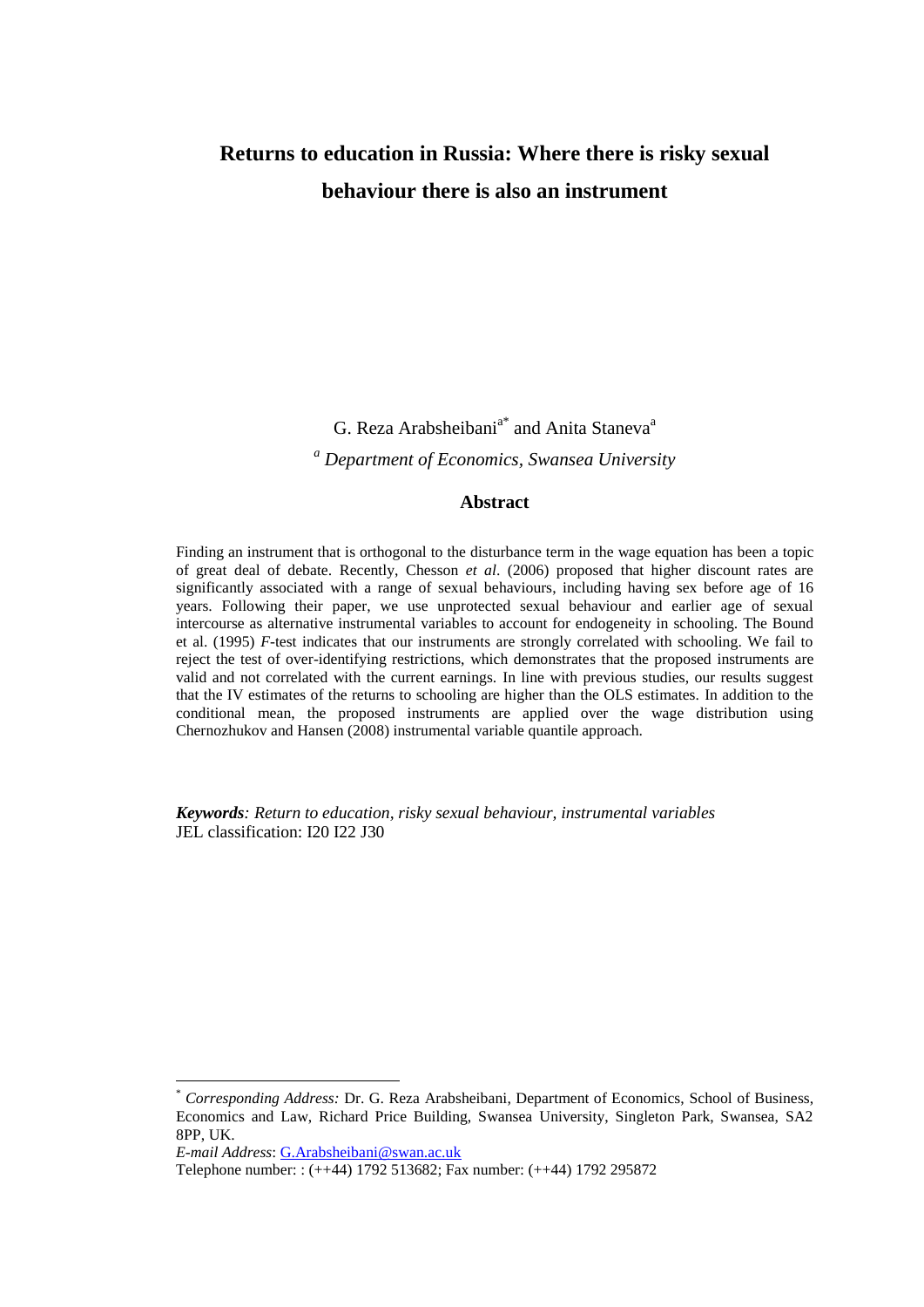#### I. INTRODUCTION

The human capital literature focuses on ability bias as one of the central problem in estimating the rate of returns to education. If people of higher ability have the capacity to earn more (at a given education level) and if they also tend, significantly, to acquire more education than others, the failure to take ability differences explicitly into account has two consequences: it makes standard Ordinary Least Squares (OLS) estimates to overstate the gross contribution of education to earnings and to understate the opportunity cost of foregone earnings to high-ability persons who attain high levels of education (Hause, 1972). One solution to the ability bias problem is the method of instrumental variables (IV). Finding an instrument that is orthogonal to the disturbance term in the wage equation has been a topic of a great deal of debate as it is difficult to identify demand-side variation in education uncorrelated with individual earnings (Arcand et al., 2005). A suitable instrumental variable must meet two conditions: relevance and exogeneity. The relevance condition requires that the instrument be correlated with the number of years of education that an individual receives. The exogeneity condition requires that the instrument affects earnings only through the channel of education, and therefore the instrument is uncorrelated with the error term in the earnings equation (Leigh and Ryan, 2008).

In this paper we estimate the rate of returns to education in Russia using two alternative instruments for education: risky sexual behaviour, defined as unprotected intercourse at age of 16 and individual behaviour related with earlier age of sexual intercourse. The intuition in choosing risky sexual behaviour as an instrument is based on the same strategy as Chevalier and Walker's (2001) suggestion that smoking habits are a good predictor for discount rates<sup>1</sup>. Our study was motivated by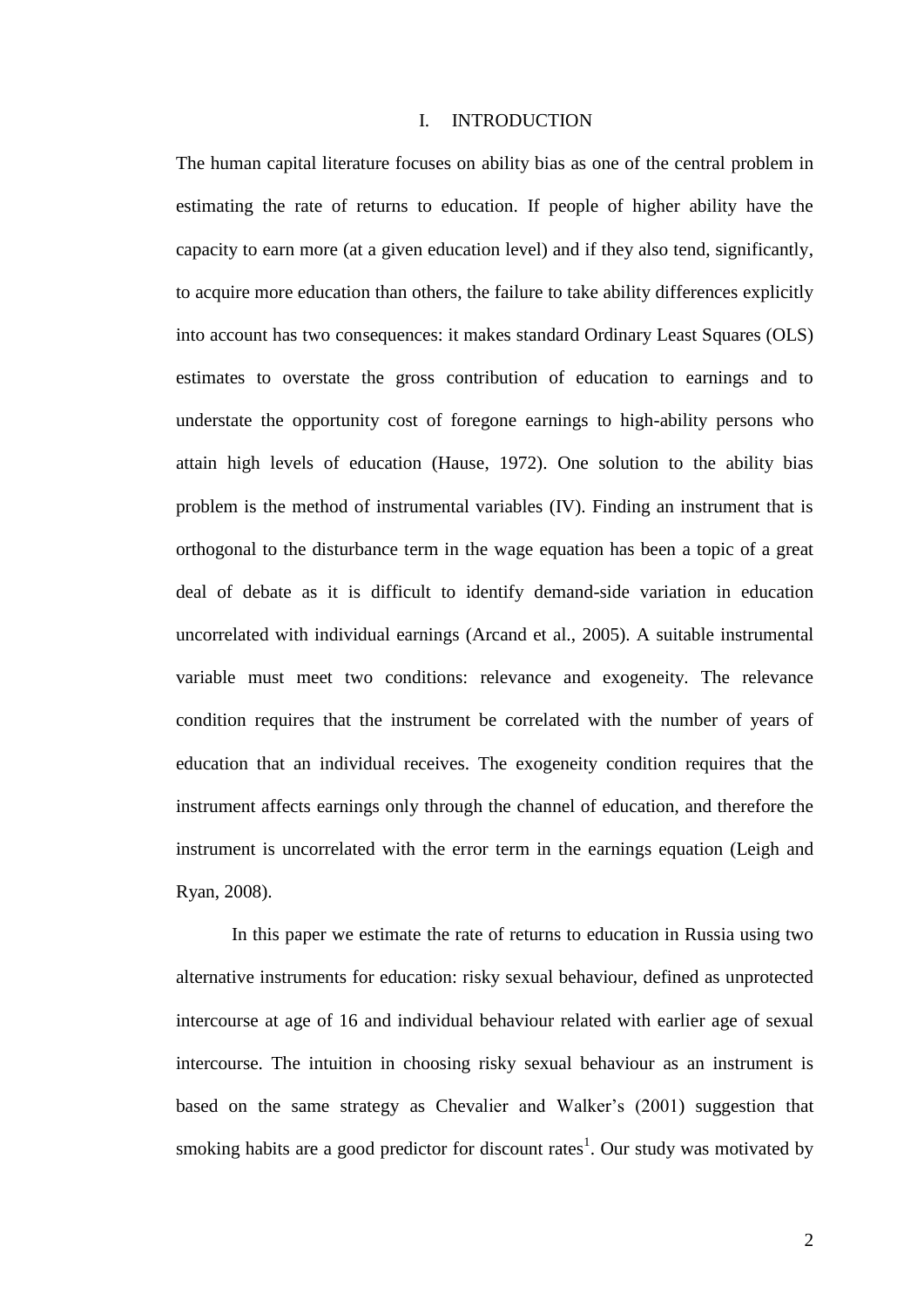Chesson et al. (2006) findings that young individuals are associated with higher discount rate, and higher discount rates are significantly associated with a range of risky sexual behaviours. A higher discount rate would then mean a higher weight for current income and thus lower propensity to invest in education (Arai and Kjellstom, 1999). For instance, young girls who become mothers as a teenager confront lowered educational and occupational outcomes for themselves and their children (Furstenberg et al., 1989). We propose that risky sexual behaviour could be used as an instrument for education in estimating the link between educational outcomes and earnings in the sense that unprotected sexual intercourse and earlier age of sexual intercourse reflect discount rates indicating time preferences.

This paper attempts to contribute to the literature in several ways. First, we propose novel instruments in the IV literature and assess their empirical validity within the Russian context. Thus, when we estimate the return to education using risky sexual behaviour as an instrument, what we are recovering is the average marginal return to education for the group of individuals who are having higher discount rates because of their time preference and because they favour more the present time. Second, the two instruments are tested in a quantile regression context, by using a method recently formulated by Chernozhukov and Hansen (2008) and usually referred to as instrumental variable quantile regression model (IVQR). The IVQR approach proposed by Chernozhukov and Hansen (2008) allows us to uncover the heterogeneous effect across the earnings distribution and to take into account the endogeneity problem. Third, by arguing that risky sexual behaviour is likely to be correlated with educational attainment, we address some important issues in terms of policy implications. Nowadays, abortion and birth control have become widespread (Avdeev et al., 1995). The sexual behaviour of adolescents has changed and the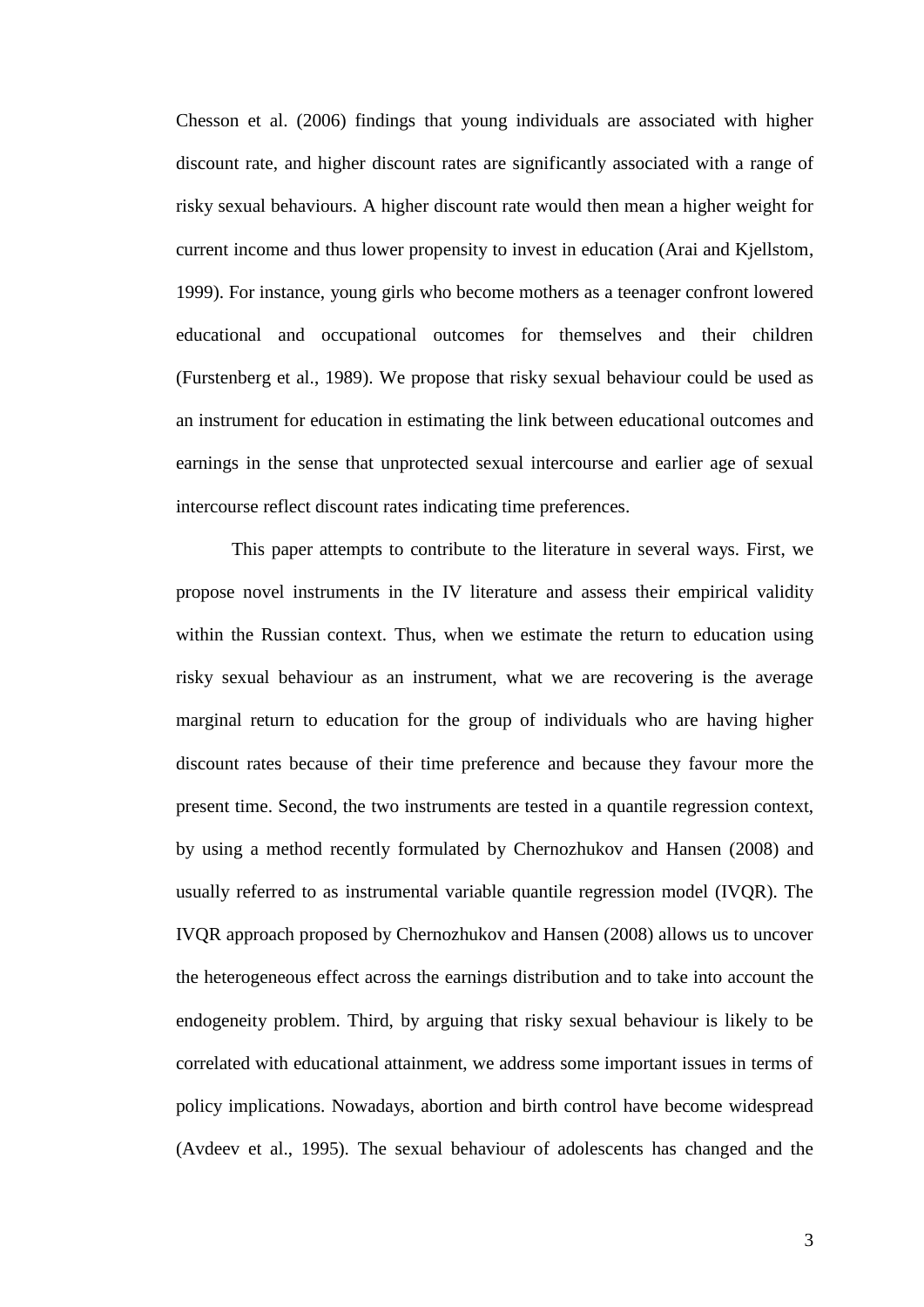tendency is towards a reduction in age of the first intercourse. Those who have early sex are more likely to experience early pregnancy and low academic achievements. Finally, we believe that Russia is an interesting case with its transition away from planned economy. The Soviet period was officially conservative, traditional and restrictive in areas related to sexual behaviour. However, with Gorbachov and the Perestroika, all restrictions regarding sexuality were removed and western patterns of behaviour became role models (Chervyakov and Kon, 2000). At the same time the attitude of women has been changing particularly as they have become more economically independent.

The rest of the paper is organized as follows. Section 2 briefly introduces the Russian education system; Section 3 describes the data; Section 4 presents the empirical methodology employed; Section 5 discusses the results and provides an evaluation of the empirical validity of the instrumental variables and finally Section 6 concludes.

### II. THE RUSSIAN EDUCATION SYSTEM

The Russian Federation is unusual in many ways, but one vital fact is that compared to developing economies, the country has a high human capital relative to GDP per capita (Spagat, 2006). Education was one of the top priorities of the communist system, serving both ideological and economic role: to promote the goals of the Soviet Union and to meet the skills needs of the centrally planned economy (Banzragch, 2010). People assigned high value to education not usually because of its future wage rewards (which were low), but primary because of prestige and selfesteem associated with education itself and with a qualified white-collar job (Cheidvasser and Benitez-Silva, 2007).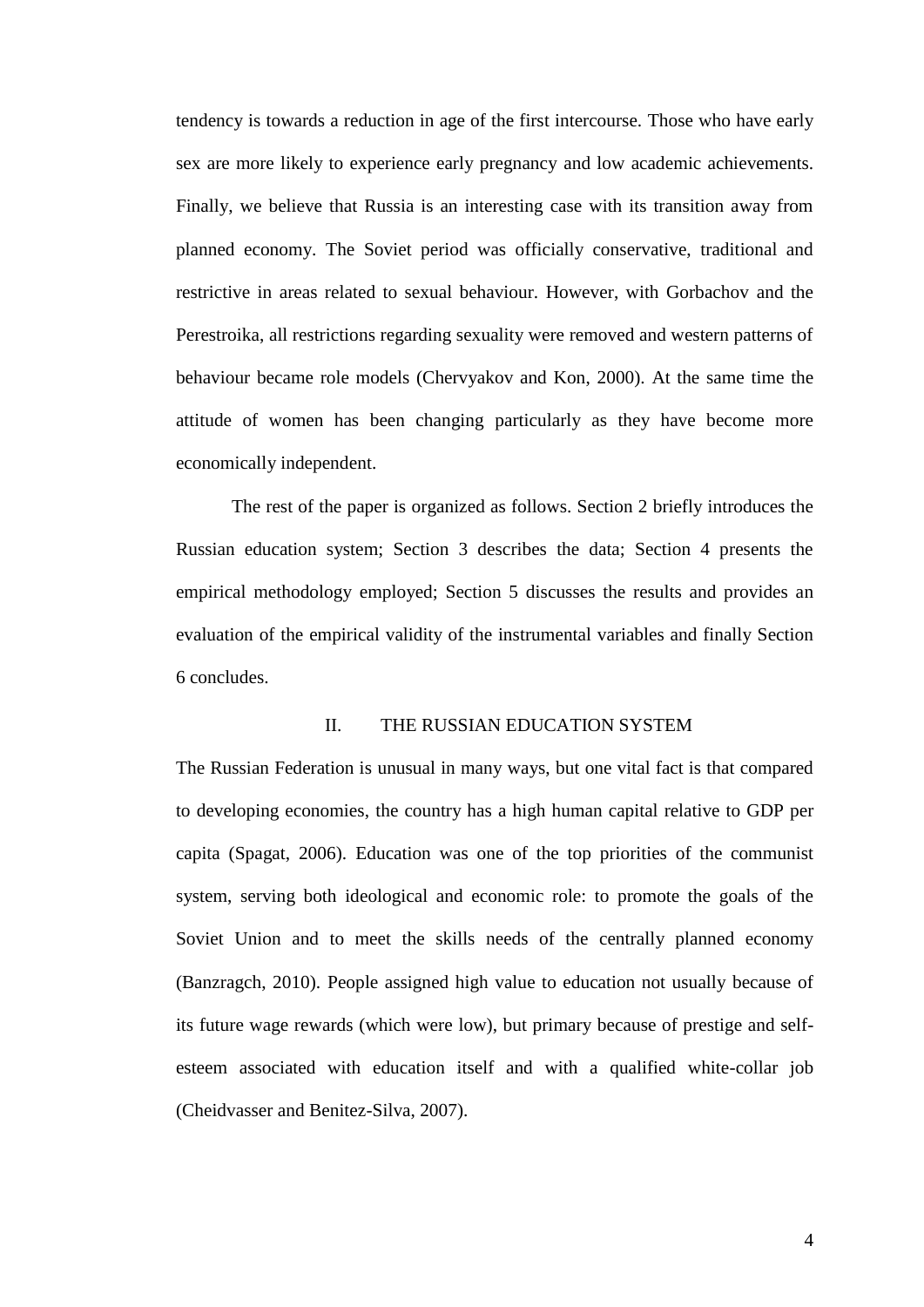The Russian educational system provides free and compulsory education from the age of 6 or 7 to 15 years. Education is split into a compulsory basic education, and on-going higher education. The stages of compulsory schooling are: primary education for ages 6-7 to 9**-**10 inclusive; senior school for ages 10-11 to 12- 13 inclusive, and senior school for ages 13-14 to 14-15 inclusive. If a secondary school pupil wishes to go on to higher education, he or she must stay at school for another two years. Primary and secondary schooling together account for 11 years of study, split into elementary (grades 1-4), middle (grades 5-9) and senior (grades 10- 11) classes. Higher education is provided by state and non-state higher education institutions. There are three levels of higher education – incomplete higher education (2 years at least), 4 year programmes leading to bachelor degree and postgraduate study with duration of 1-2 years leading to master degree. There are two types of research degrees: Kandidat nauk, which takes up to 4 years and Doktor nauk, which takes up to 10 years.

#### III. THE DATA

The data in this study comes from the Russian Longitudinal Monitoring Survey (RLMS), which is a nationally representative survey providing a range of demographic and location characteristics together with rich information on labour market activity. The RLMS was designed to measure the effect of economic and political reforms on the economic welfare of the Russian population. We use Round 10 (2001) survey data, which includes additional sexual history information. Everyone aged 14**-**49 should have received the sexual history questionnaire, the 'Sexual Behaviour Module'. The purpose of the 'Sexual Behaviour Module' survey is to provide information about the knowledge level and attitudes towards Human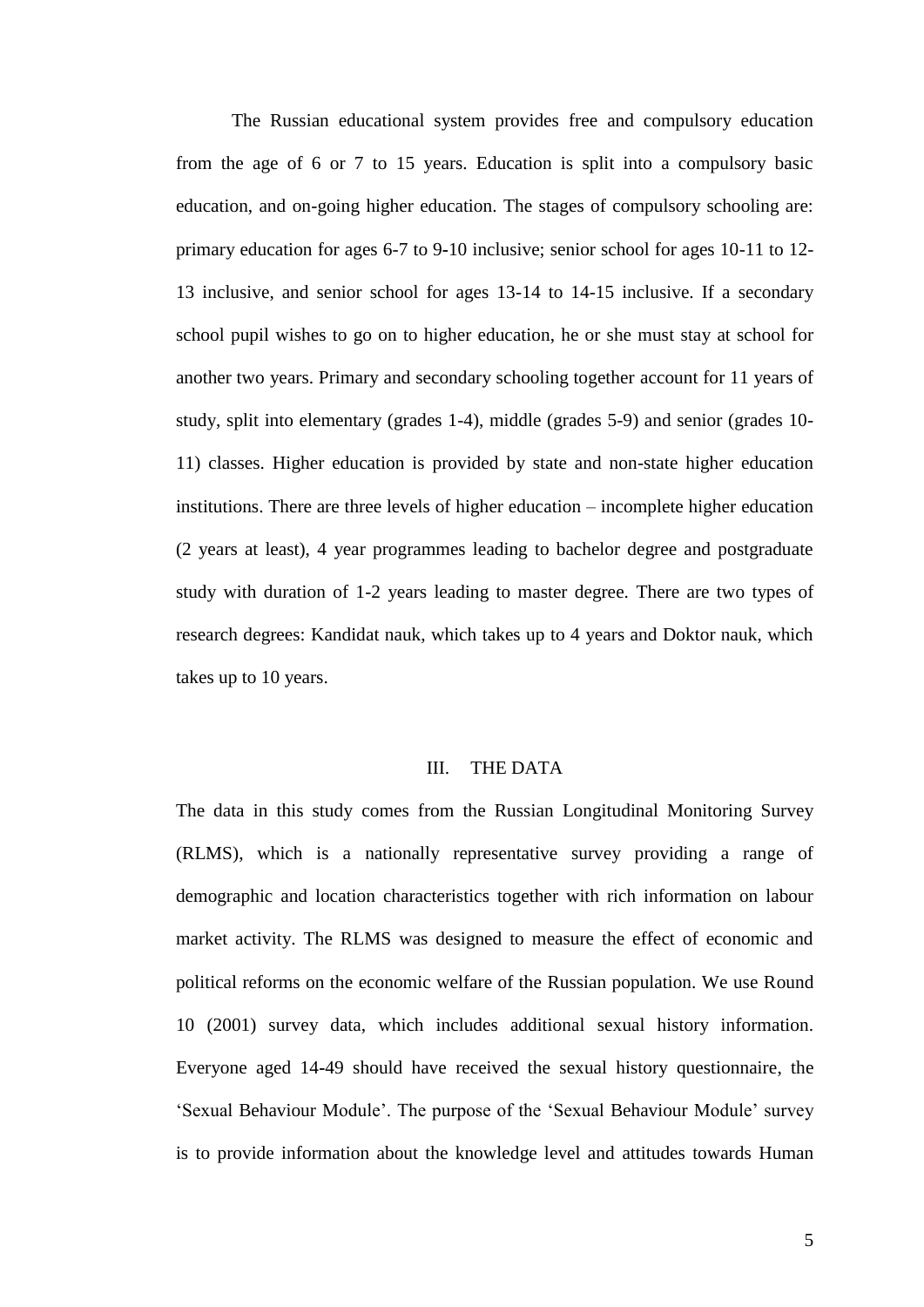Immunodeficiency Virus (HIV) and sexual behaviour that might increase the risk of HIV infection. We merge individuals' employment and education module data with the sexual behaviour data. Table 1 reports the sample statistics associated with the relevant variables. After eliminating those who reported zero earnings and excluding individuals who were not of working age and still in education, the sample consists of 3,047 individuals. For our analysis, the key advantage of the RLMS sexual history data is that it allows us to construct our two instruments – unprotected sex and earlier age at sexual intercourse. More specifically, we define earlier age at sexual intercourse as equal to 1 if individuals report that they had their first sexual intercourse at age of less than 16. We measure a worker's unprotected sexual behaviour by a dichotomous variable which determines whether individuals report unsafe sex at their first intercourse. The dependent variable is the logarithm of hourly earnings resulting from the primary occupation of the individuals and excludes earnings from secondary jobs, or from agricultural production, and non-monetary benefits<sup>2</sup>. Education is defined as a total number of years achieved by an individual. The vector of exogenous control variables used in the estimations also includes potential experience<sup>3</sup> (linear and quadratic terms), a dummy variables for entrepreneurship and a set of regional dummy variables. We have also included a government sector dummy so as to control for the remaining effect of the old public sector wage structure. The specifications are also supplemented with an additional variable that captures wages arrears effect<sup>4</sup>.

### [Table 1 here]

The average log wage rate is higher for men. Both genders exhibit average levels of schooling above 12 years but the average length of time spent in education is slightly higher for women than for men. Not surprisingly, women's employment is more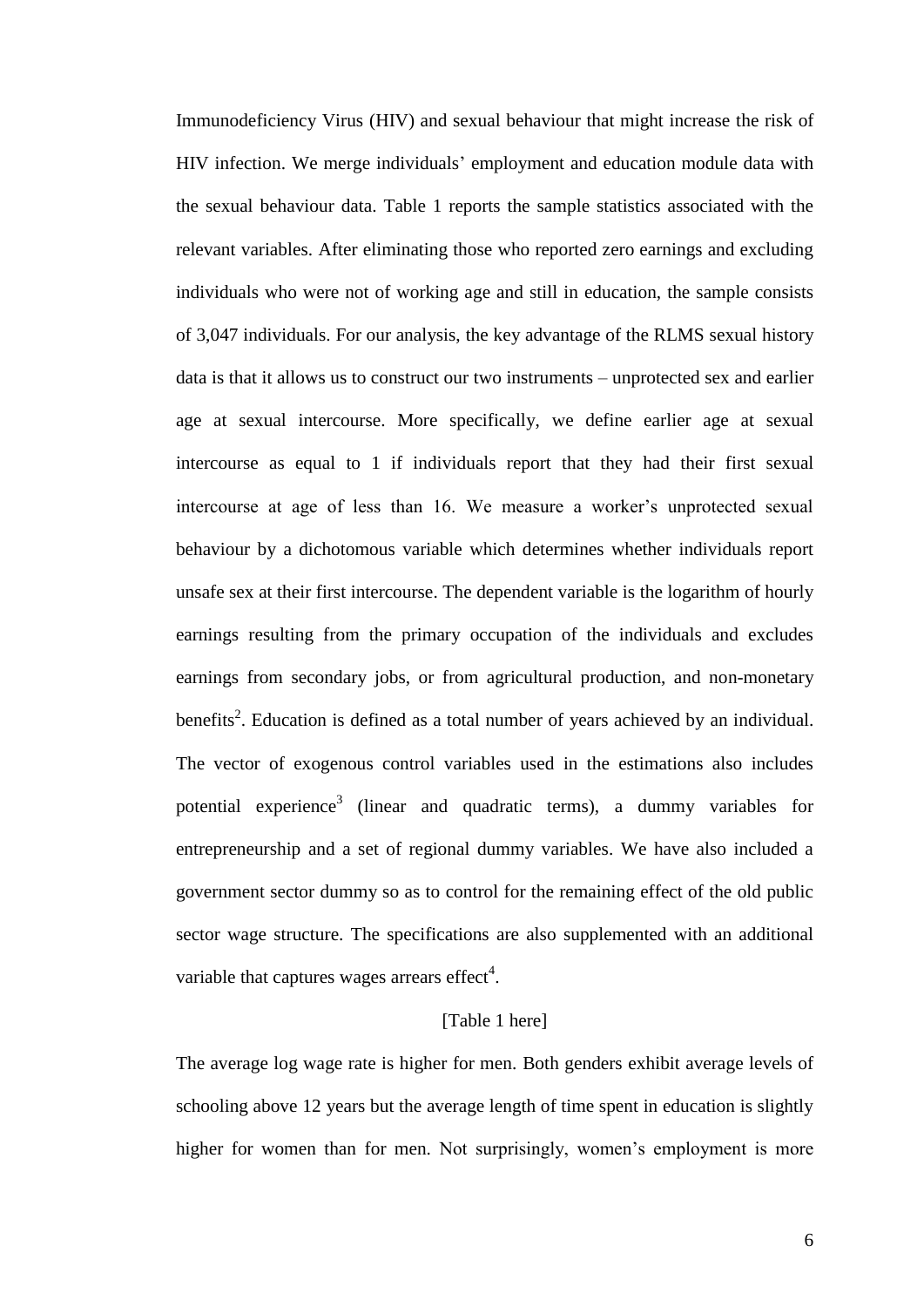concentrated in the public sector compared to men's. Finally, 14.7% of employed men and 6.7% of employed women report they have their first sexual intercourse at age less than 16.

#### IV. METHODOLOGY

Various instruments for schooling have been widely proposed in the literature. Recently, much attention has focused on supply-side source of variation in education, attributable to such instruments as the minimum school leaving age, or tuition costs. As Card (1999) observes, there is also a long tradition of utilising family background data, such as father's and mother's educational attainment, to control for unobserved ability. There is high correlation between children's educational attainments and those of their parents. Recent papers have used measures of the cost of education such as distance to school (Card, 1994) or constraints such as the interaction between compulsory schooling and the quarter of birth (Angrist and Krueger, 1991). An alternative is to group observations according to childhood smoking behaviour on the grounds that those who choose to smoke at an early age have a higher discount rate in terms of time preference that they place considerable weight on satisfying current wants at the expense of the future (Evans and Montgomery, 1994; Chevalier and Walker, 1999). If an individual has a higher discount rate because of his/her rate of time preference, he/she cares less about the future and more about the present and will therefore quit formal education at a younger age. Therefore, the mechanism through which the discount rate affects the process of education and earnings suggests a negative bias in the OLS estimates (Dickson, 2009).

The role of individual discount rates in predicting human capital investment has been widely discussed in the labour economics literature (Becker, 1975; Mincer, 1974). If individuals differ in their preferences and their financial resources, this will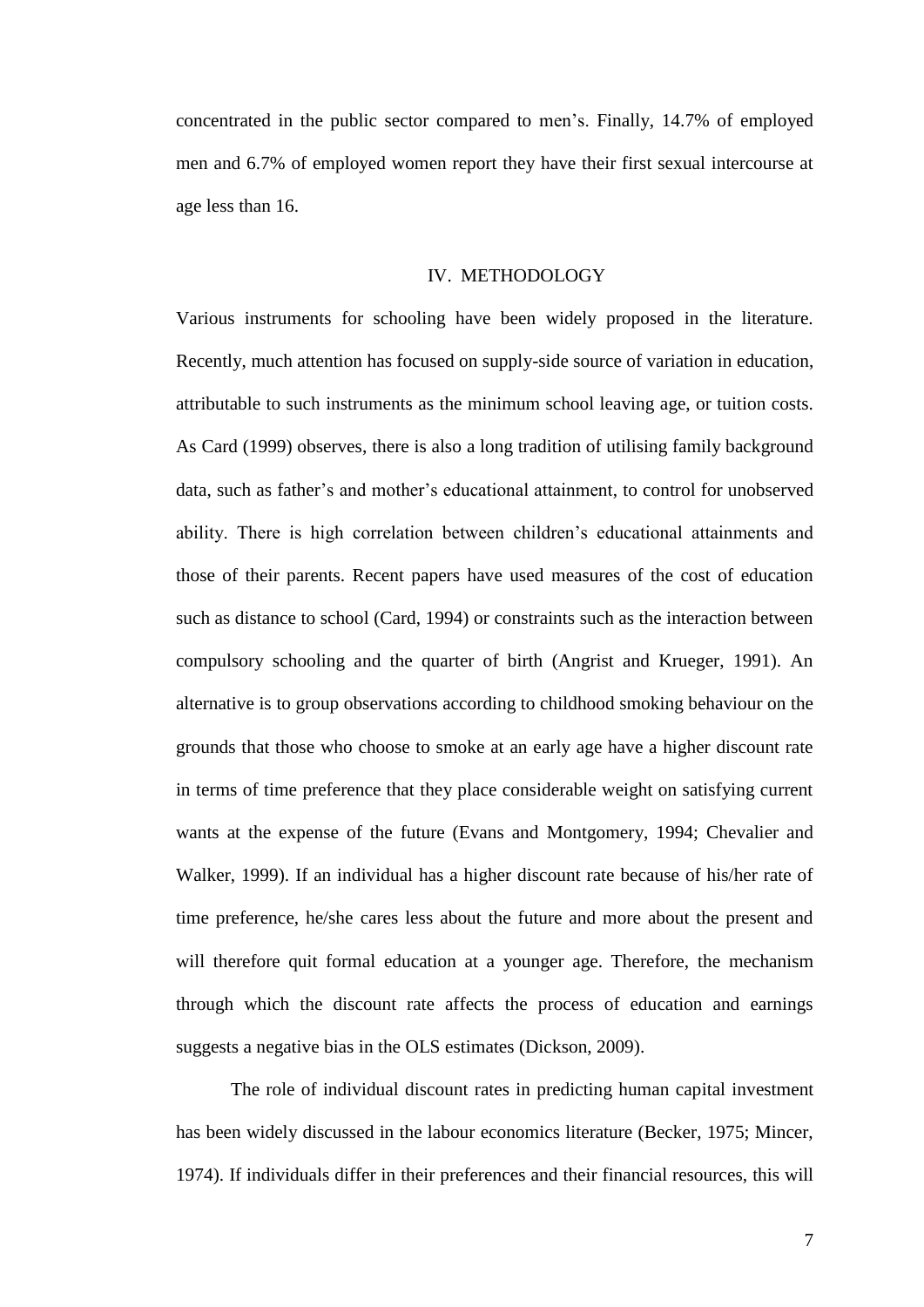result in different discount rates and leads to variation in the point at which they stop acquiring education. Therefore, higher discounting is associated with lower educational outcomes<sup>5</sup> (Lang, 1993) and individuals with lower discount rates are more likely to invest in both education and health (Fuchs, 1982). This implies that the choice of quantity of schooling may differ amongst individuals of the same ability because of differences in individual discount rates (Lang, 1993).

We follow Chesson et al.'s (2006) argument that unprotected sexual behaviour and earlier age of sexual intercourse demonstrates that individuals have a high discount rate. Whether one started sex before age of 16, an age where schooling decisions are actually taken strongly correlates with years of education. Much of the variation in years of education, especially among younger workers, is generated by the educational decisions made during the teen years (Evans and Montgomery, 1994). Such association may not involve causal effect: early sexual intercourse and decline in academic aspirations and performance during adolescence may lie on the same development trajectory, with shared antecedent risk factors (Parkes et al., 2010). Other theoretical models suggest direct effects of early sexual intercourse. Specific effects include possibility of disruption of education caused by pregnancy or sexually transmitted infections, and less time and concentration on educational objectives if teenagers are pre-occupied with sexual activity (Safron et al., 2001). However, whilst Rector and Johnson (2005) indicate that early sexual debut does not necessarily causes poor academic achievement, delaying sex seems to be associated with higher educational aspirations and achieving better grades. The authors also consider that sexually active teens who used contraception have somewhat better academic outcomes than sexually active teens who did not use contraception.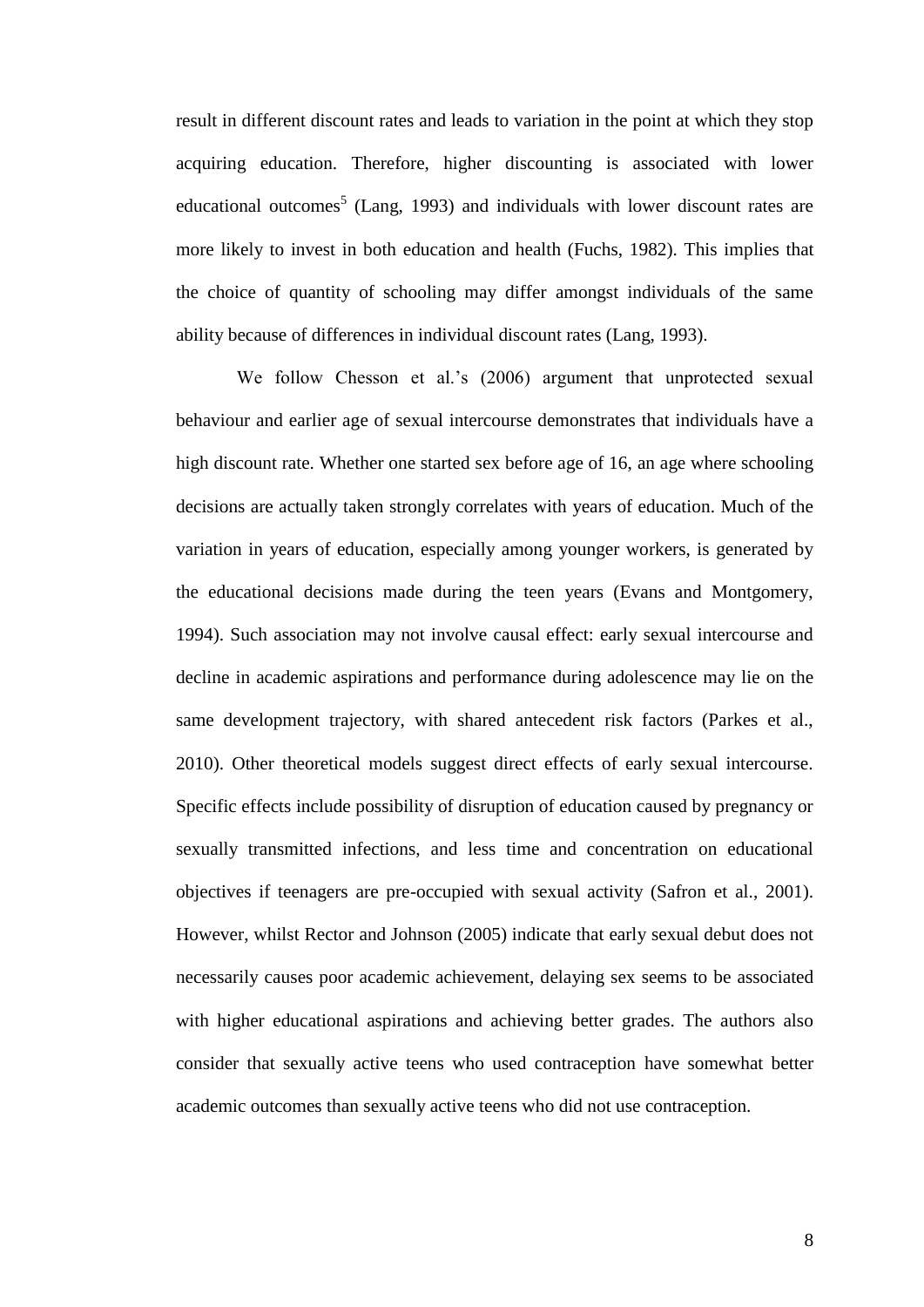Additionally, in deciding whether to resist an opportunity for a sexual encounter, young individuals desire an immediate sexual gratification rather than the long-term relationship (Reimers et al., 2009)<sup>6</sup>. A decision about sexual behaviour might be spontaneously made in a moment, at which time little thought may be given to the possible future risky consequences. According to this perspective, an individual's choice to abstain from or restrict sexual activity is a logical consequence of conventional goals or values (e.g., educational and career pursuits) (Ohannessian and Crockett, 1993). Chesson et al. (2006) find that higher discount rates are associated with sexual behaviour and sexual health outcomes, such as ever having sex, earlier age of sexual debut and pregnancy. Also, persons with higher discount rates would be more likely to have had sex, to have more sexual partners, to have unprotected sex, and to acquire a sexually transmitted disease, than those with lower discount rate.

Our instruments should satisfy the independence condition, which implies that the selected instruments are uncorrelated with the ability factors and the reduced form schooling residual. One can argue that both instruments might be correlated with economic disadvantage and given the intergenerational transmission of income, therefore likely to be correlated with factors that cause earnings directly. However, recent study by Blum et al. (2000) suggests that family income explains only a very small amount of the variation in whether or not a teen has ever had sex<sup>7</sup>. Their results show that the impact of family income on 'ever had sex' diminishes with age. More specifically, an analogue of  $R^2$  for logistic regression indicated that race/ethnicity, income, and family structure explains 9.7% of the variation in whether a younger teen had ever had sexual intercourse and 2.9% of the variability in sexual intercourse among older teens (Connellan et al., 2001). Finally, as in Arcand et al. (2005), we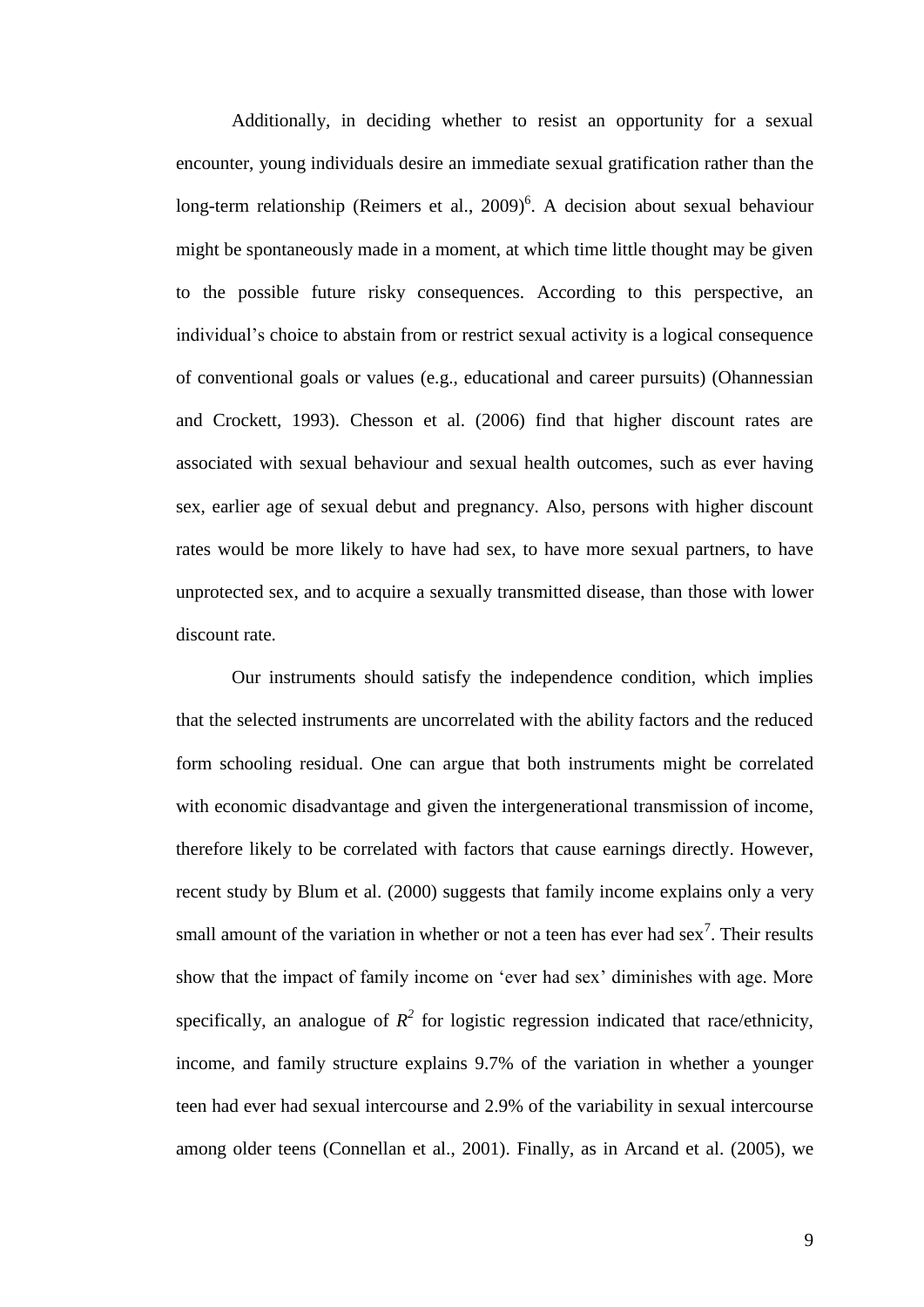believe that in the case of Russia these instruments should meet the orthogonality conditions because under communism the intergeneration mobility of social background were only obtained through educational attainment.

To address the problem of endogeneity of education the following Two Stage Least Squares (2SLS) method describing log of earnings  $(\ln w_i)$  and years of schooling  $(S_i)$  at the mean is applied:

$$
\ln w_i = \beta S_i + Z_{1i} \delta + u_i \tag{1}
$$

$$
S_i = Z_i \alpha + v_i \tag{2}
$$

where  $Z_{1i}$  is a vector of exogenous variables that determine individual earnings  $(Y_i)$ , *Zi* is a vector of exogenous variables that influence the educational decision,  $E(Z_i, v_i) = 0$ ,  $Z_i$  is a subset of  $Z_i$ . The returns to education is measured by  $\beta$  and since  $u_i$  is defined as the residual from a regression of  $v_i$  on  $Z_i$ , it is uncorrelated with  $Z_{1i}$  by construction, and  $Z_i \alpha = Z_{1i} \alpha_1 + Z_{2i} \alpha_2$ ,  $\alpha_2 \neq 0$  is the rank condition needed for identifying equation (1), or as discussed by Card (1994), identification in the IV is provided by including variables in the vector  $Z_i$  that are not contained in  $Z_{1i}$ . Equation (1) is then estimated by substituting the fitted values from the first-stage regression of  $S_i$  on  $Z_i$  as defined in equation (2).

In practise, to model the relationship between education and earnings, we need to compute the predicted values  $S^*$  for education  $S_i$  and then replace the education variable in the earnings function with this predicted value. Since  $S^*$  is not correlated with the error term in the earnings function, the estimated return based on predicted education is unbiased. The addition of  $S^*$  is sufficient to eliminate endogeneity bias arising from the possible correlation between education and unobservable influences on earnings.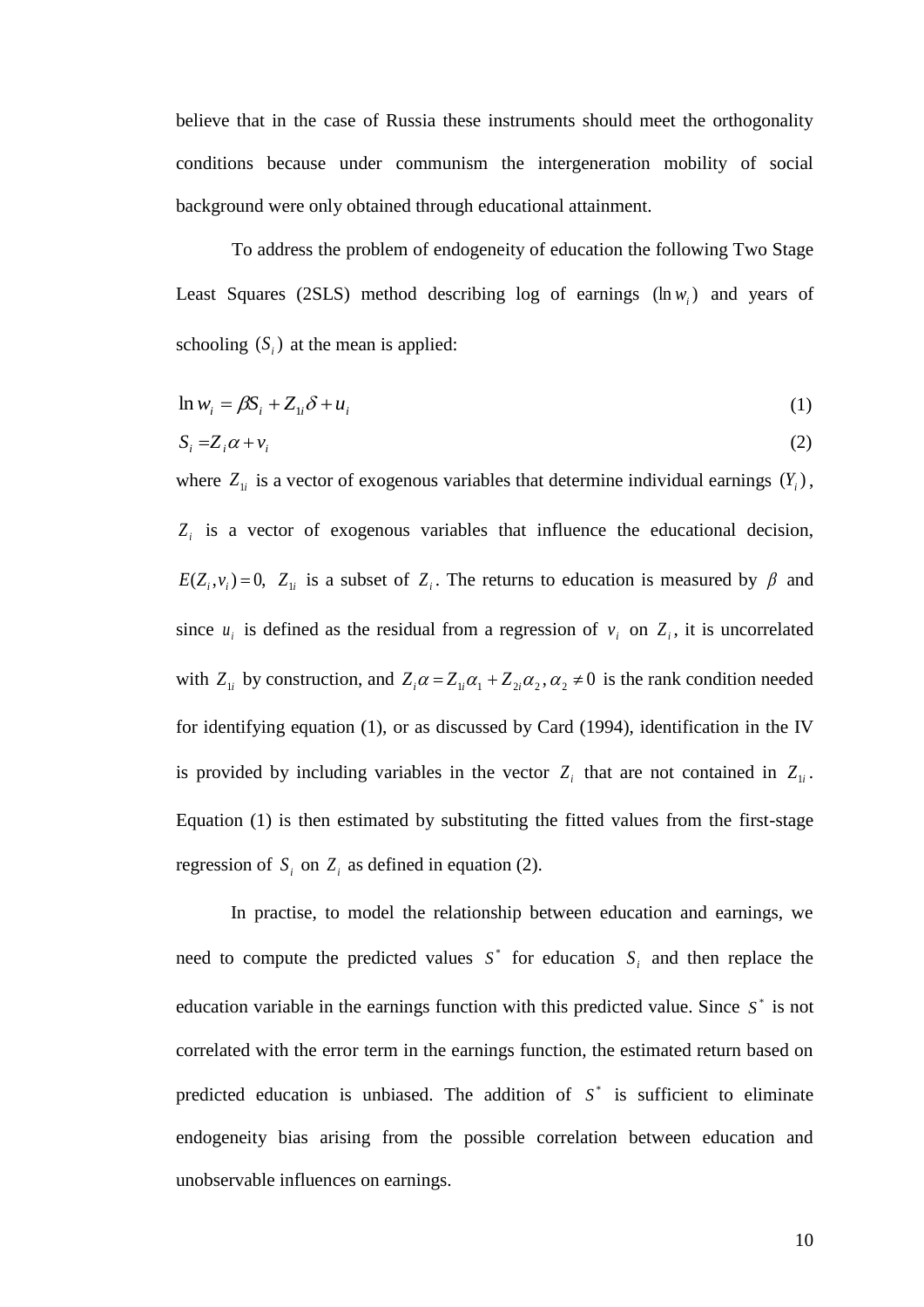The assumption that sexual risk-taking (i.e. those who did not use condoms and those who start sex at early age) could be adopted as alternative instrumental variables is valid if risky sexual behaviour (the discount rate) does not correlate with individual ability. As for the exogeneity test, to ensure that the selected instruments have no relationship with the unobserved error term, the overidentifying restrictions test is used as the orthogonality condition for all the instruments. The relevant instruments are highly correlated with the endogenous regressor even after controlling for the exogenous regressors. The relevance of the instruments in our specification is tested in the first-stage regression. As suggested by Bound et al*.* (1995), we report *F*-tests on the excluded variables and the partial  $R^2$  from the first stage regression<sup>8</sup>. Intuitively, the stronger is the association, the stronger will be the identification of the model. As shown by Staiger and Stock (1997), the first-stage *F*statistics on the excluded instruments serve as an indicator for weak identification. Additionally, for a joint statistics Stock et al. (2002) propose using the minimum eigenvalue of a matrix analogue of the first-stage test *F*-statistic. Stock and Yogo (2005) present relevant critical values for this eigenvalues as the desired degree of bias, the number of endogenous variables, and the number of overidentifying restrictions vary. These tables include the single endogenous regressor as a special case and presume at least two overidentifying restrictions, so they do not apply to just-identified models. We also test the set of instruments for redundancy as shown by Breusch et al. (1999). In an overidentified context, using several instruments can cause the estimator to have poor finite-sample performance and dropping redundant instruments may lead to more reliable estimation (Baum et al., 2003).

The study further extends the analysis by estimating endogeneity adjusted returns to education across the entire earnings distribution using the recently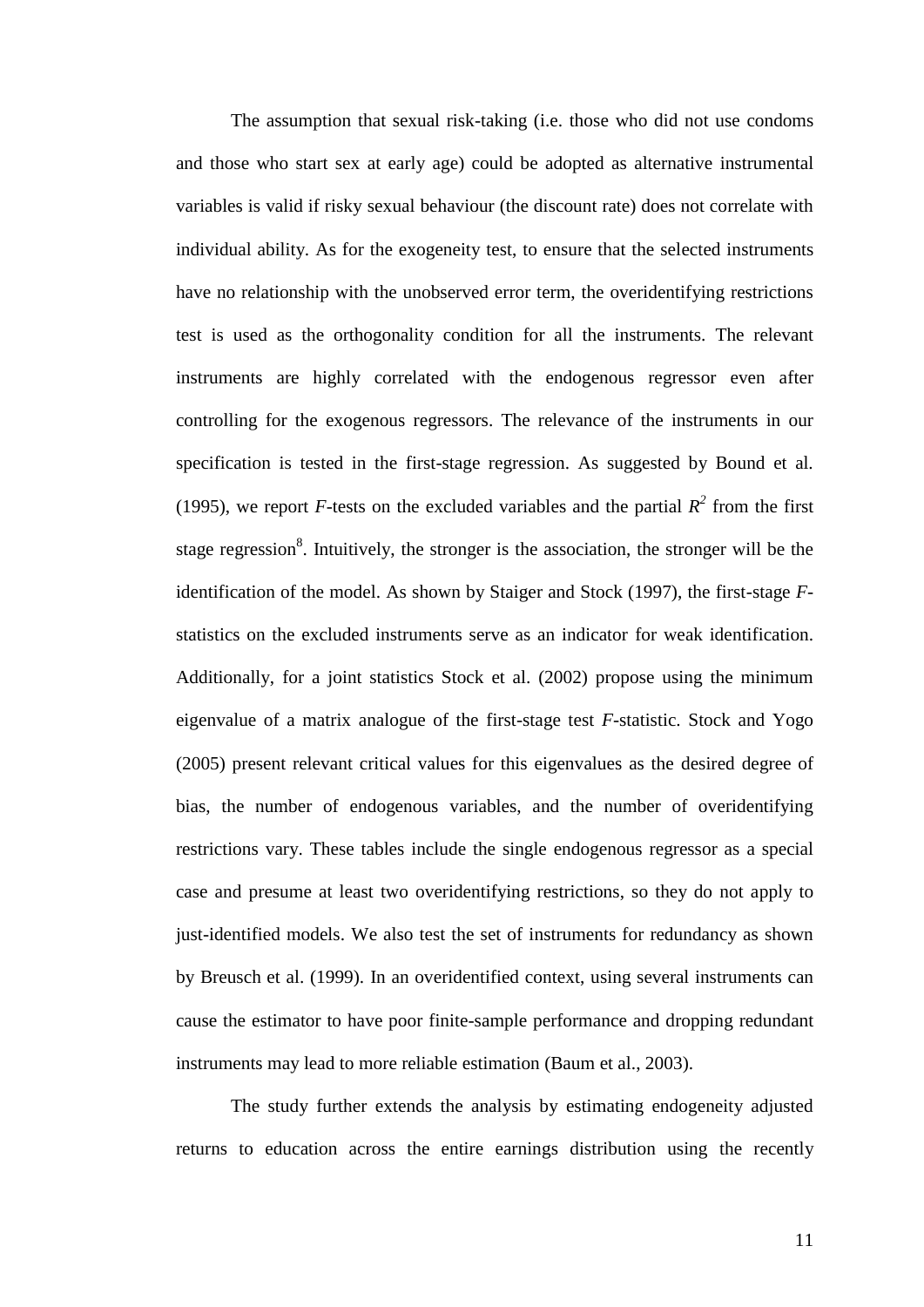developed instrumental variable quantile regression approach (IVQR) proposed by Chernozhukov and Hansen (2008). Their model differs from that in Abadie et al. (2002) who consider a quantile treatment effects (QTE) model for the subpopulation of 'compliers', which applies only to binary treatment variables. The Chernozhukov and Hansen (2008) model is designed for studying heterogeneous QTE over the entire population and applies to binary, discrete and continuous treatment variables. The identification of their approach relies on the existence of instrumental variables *Z* that are statistically related to *S*.

Chernozhukov and Hansen (2008) consider the following model:

$$
Y = D'\alpha(U) + X'\beta(U), \qquad U \mid X, Z \sim Uniform(0, 1), \tag{3}
$$

$$
D = \delta(X, Z, V),\tag{4}
$$

$$
\theta \to D' \alpha(\theta) + X' \beta(\theta)
$$
 is strictly increasing in  $\theta$  (5)

In these equations, *Y* is scalar outcome of interest or in our case log of earnings; *U* is a scalar unobserved random variable; *D* is a vector of endogenous variable determined by (4) and correlated with *U, X* is a vector of exogenous control variables, *Z* is a vector of instrumental variables that are statistically related and *V* is a vector of unobserved random variables possibly correlated with *U*.

It then follows under (3) and (5) that

$$
P[Y \le D'\alpha(\theta) + X'\beta(\theta) | Z, X] = \theta
$$
\n(6)

thus providing the moment conditions

$$
E[(\theta - 1(Y \le D'\alpha(\theta) + X'\beta(\theta)))(Z', X')'] = 0
$$
\n<sup>(7)</sup>

The instrumental variable quantile regression (IVQR) estimator proposed by Chernozhukov and Hansen (2008) can be viewed as computationally attractive method of approximately solving the moment condition (7). For a given value of the structural parameter, say  $\alpha$ , we could estimate  $\beta(\theta)$  consistently by regressing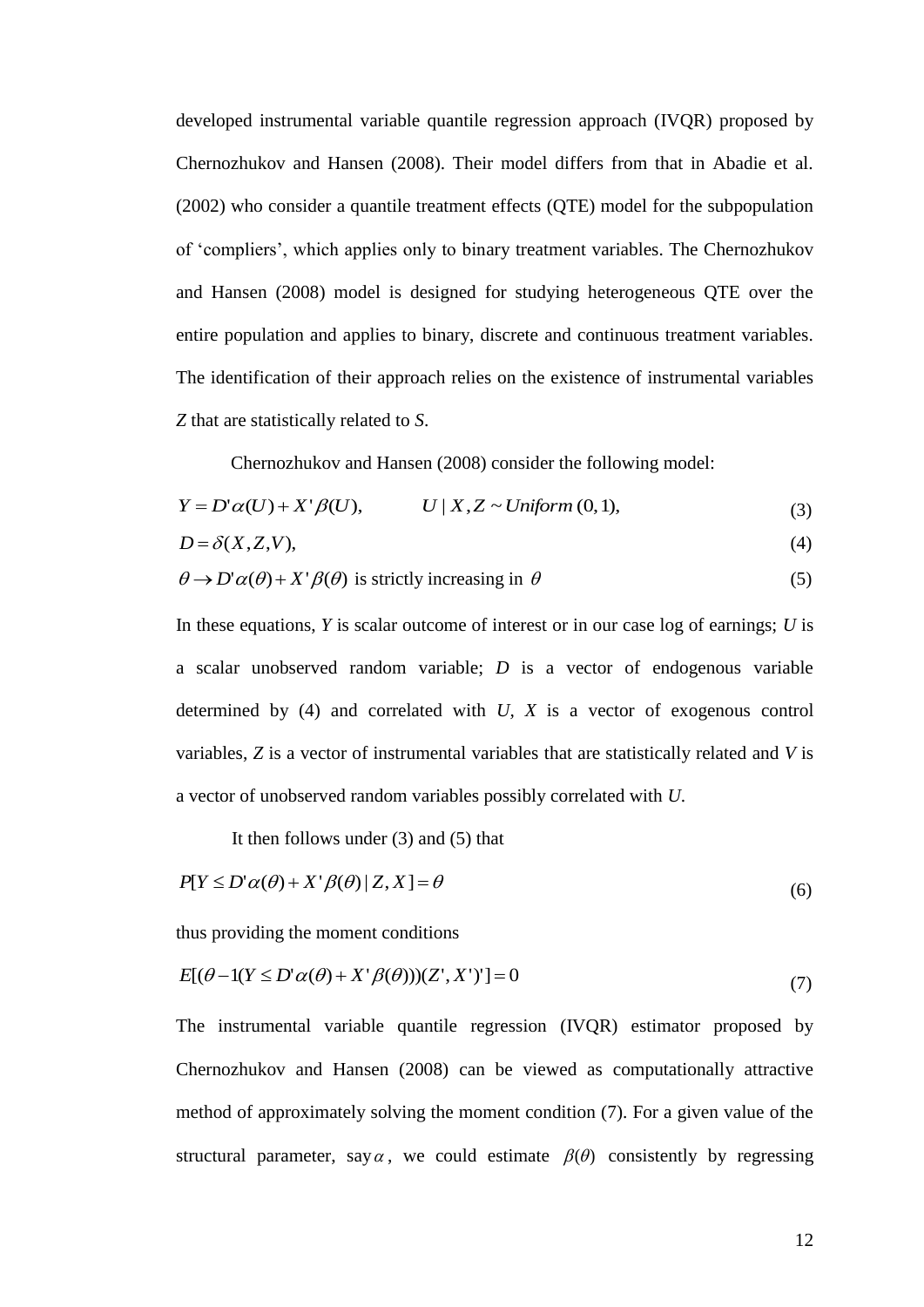$Y - D'\alpha(\theta)$  on *X* and *Z* with traditional quantile regression. If the model is identified, the true value of  $\alpha(\theta)$  is the only one for which the coefficients on Z are zero.

#### V. ESTIMATES OF RETURNS TO EDUCATION IN RUSSIA

 $Y = D'(a(\theta))$  on X and Z with traditional quantile regression. If the model is<br>identified, the true value of  $a(\theta)$  is the only one for which the enefficients on Z are<br>sero.<br><br><br>**V.** ESTIMATES OF REFURNS TO EDUCATION IN RUSSIA Our results are reported in Table 2, where the first column shows the OLS estimates, followed by the first-stage estimates and IV results in column three. The bottom panel of the table presents results from different tests assessing the relevance of our instruments: the first-stage F-statistic for the significance of the instruments, the Kleibergen-Paap rank Wald statistics, and the test of redundancy of specified instrument. Table 3 displays the overall QR and IVQR estimates of returns to education for the  $10^{th}$ ,  $50^{th}$  and  $90^{th}$  quantiles. Separate IVQR estimates for males and females are presented in Table 4.

Turning to the estimates in Table 2, we obtain significantly higher IV estimates than the corresponding OLS. Overall, the OLS results give a rate of return of 0.056, which indicates that earnings rise by 5.6% on average with each extra year of education, whereas using IV we get estimates twice as large. The overidentified IV estimates of returns to education are 13.4% for males and 12.4% for females.

Turning to the first stage estimation results, we can see that earlier age of sexual intercourse and unprotected sexual behaviour at age of 16 have a very strong and negative effect on individuals' educational outcomes. Overall, individuals with unprotected sexual behaviour have, on average, 1.36 fewer years of schooling than their counterparts. Those who report that they start their first sexual intercourse before age of 16 have, on average, 1.28 fewer years of education which suggests that risky sexual activity in early age is associated with lower educational outcomes.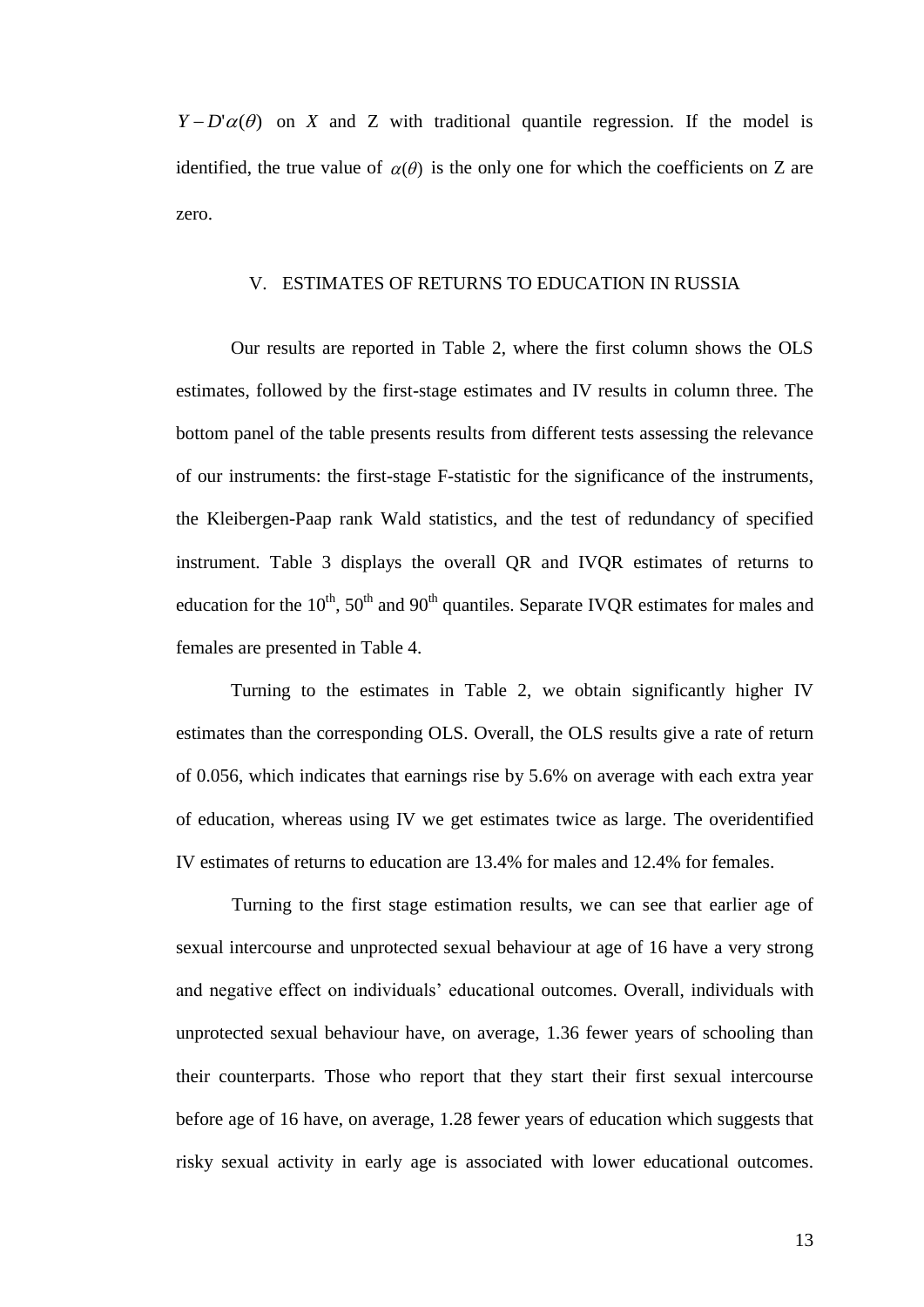Although encouraging, statistical significance alone is not sufficient to rule out a weak instrument problem. A test on excluding our potential instruments from the reduced form equation, yields an *F*-statistics of 34.40 and partial  $R^2$  of 0.022. The *F*statistics of 15.03 for men and 19.10 for women reject the null hypothesis that the instruments are weak. Both of these compare favourably with those reported in Bound et al. (1995). In addition, we perform Stock and Yogo (SY) test comparing the minimum eigenvalue statistic (MES) with the critical values (we are willing to accept at most a rejection rate of 10% of a nominal 5% Wald test). Since the overall MES statistics of 34.40 exceed the critical value of 19.93, our results pass the SY test. The Kleibergen-Paap rank Wald Statistics reject the null hypotheses, which also support the significance of the instruments. This is true for both males and females. The redundancy test indicates that both instruments provide useful information to identify the equations. On the basis of these tests we confirm validity of the instruments and reject the null hypothesis that these two instruments are weak.

#### [Table 2 here]

However, our main concern lies in the direct effect of the instruments on earnings. Bound et al. (1995) also recommend conducting an *F-*test of the effect of the instrument on the earning residuals to ensure that the instruments are not directly correlated with the wage once the other control variables are included. Therefore, we regress the earnings residuals from the IV estimates against the instruments in order to ensure that the instruments are not directly correlated with earnings (the *t*-values associated with the coefficients on the instruments and the corresponding *p*-values are reported in Table 2 as Bound et al.  $(2)$ ). Our results here are encouraging – the instruments do not explain any significant variation in the residuals. This test was passed for both males and females. This conclusion is strengthening by Sargan's test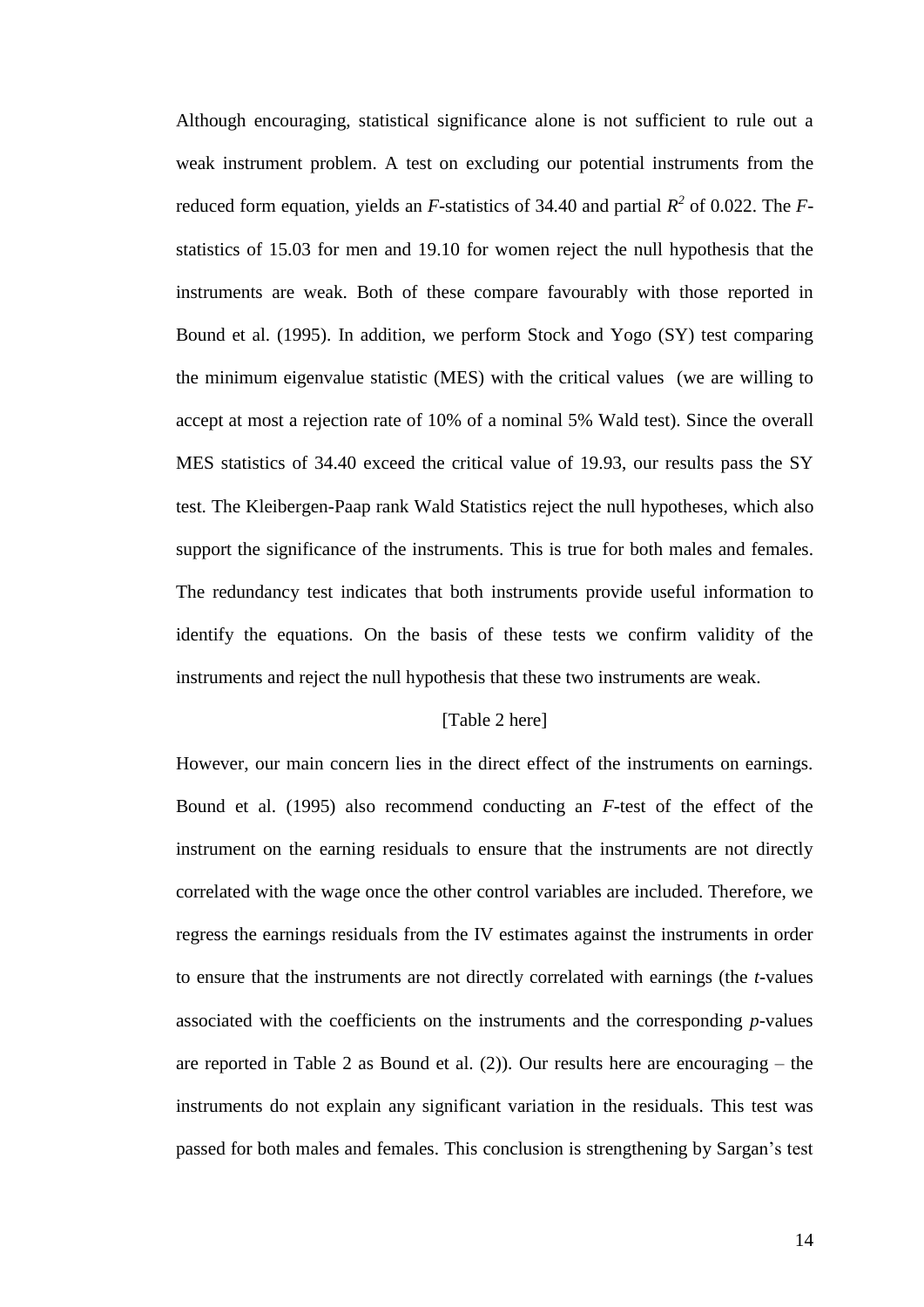of overidentifying restriction, which result in failure to reject the null hypothesis<sup>9</sup> (pvalue=0.6445 in the overall equation) and therefore the two instruments (unprotected sex and earlier age at sexual intercourse) do not independently affect one's current earnings.

The overall QR estimates, reported in Table 3, range from 5.2% to 7.2% between the  $10<sup>th</sup>$  and  $90<sup>th</sup>$  quantiles and returns to education is monotonically increasing across the conditional earnings distribution. The IVQR point estimates suggest considerable heterogeneity in the returns to schooling. The effect for adjusting for endogeneity by utilizing the two instruments is most marked at the top end of the earnings distribution, where the estimated coefficient rises to nearly 15%. This suggests that gains are more pronounced for individuals at the upper tail of the earnings distribution that for those in the lower tail. Following the interpretations common in the prior literature, we interpret the quantiles as the level of individual ability (e.g. Arias et al., 2001). The earnings increment associated with education is higher for those individuals whose unobservable characteristics place them at the top of the conditional earnings distribution. In line with previous studies, the results suggest that the endogeneity adjusted IVQR estimates of returns to schooling are higher than the QR estimates.

## VI. CONCLUSION

Teenage behaviour such as early sexual involvement or unprotected sexual intercourse is an important social problem, given the fact that such youth, are at higher risk for probability of early pregnancy, sexually transmitted diseases including HIV. As the Russian society continues to undergo significant transformation, a shift towards increased use of modern contraceptive methods may be of significant benefit to the health and well-being of individuals.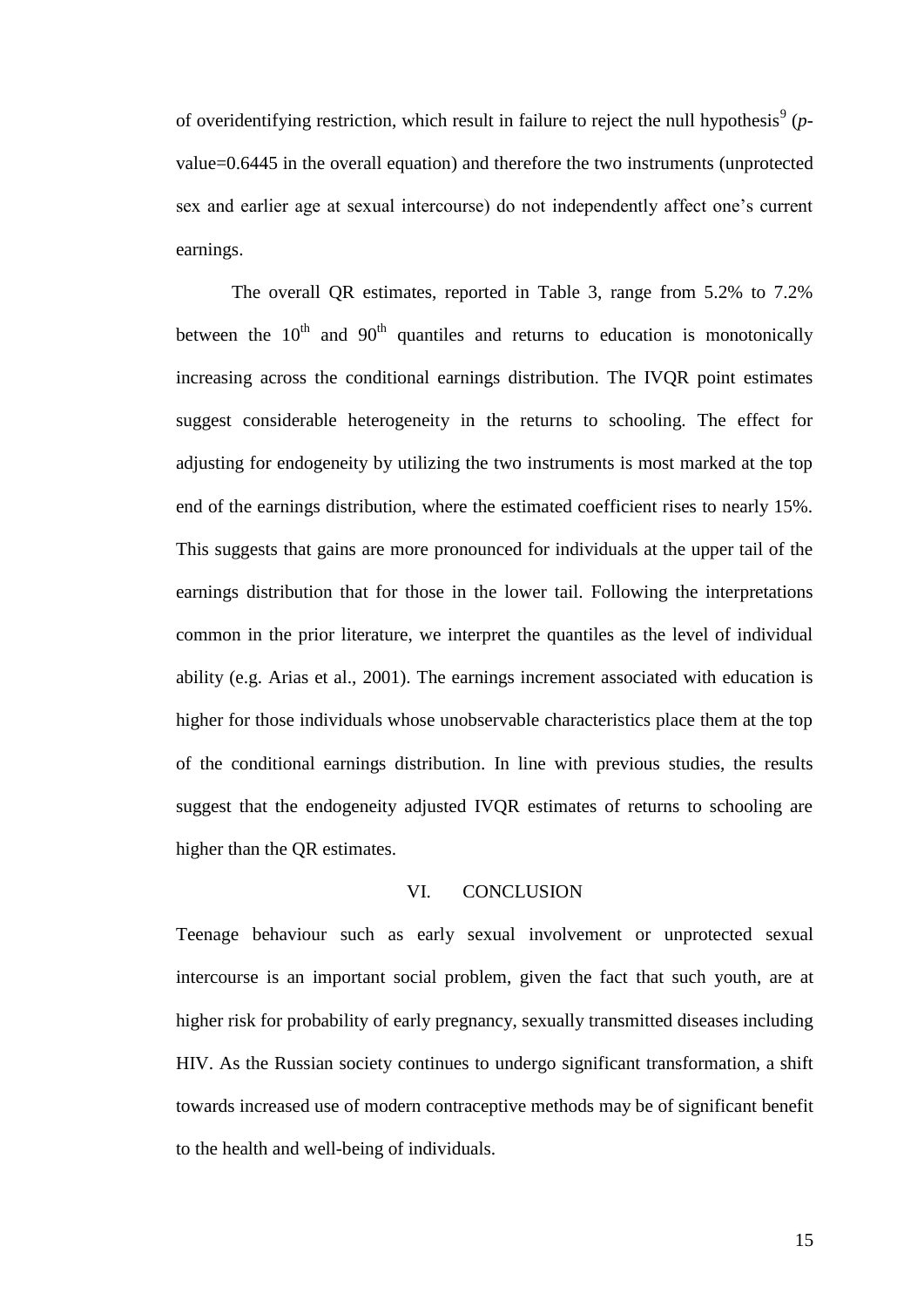In this paper we estimate returns to education in Russia through the effect of risky sexual behaviour among youths. Following Chesson et al. (2006) findings that higher discount rates are significantly associated with the sexual behaviour, we argue that unprotected sex at age 16 and the earlier age of first sexual debut could be adopted as alternative instruments for education. The study indicates that the two instruments do indeed have very strong and negative effect on schooling outcomes. Those who report early sexual intercourse and unprotected sexual behaviour have on average 1.3 fewer years of education.

The *F-*test on excluding our instruments from the reduced form equation indicates that education is well correlated with the instruments and we do not have a weak instruments problem. The *p-*values for the exogeneity test are greater than 0.05 and therefore our instruments (unprotected sex and earlier age at sexual intercourse) do not significantly correlate with wages. As expected, and in line with previous literature, our estimates of returns to education in Russia, controlling for discount rate bias, indicate higher rate of return than the OLS estimates. The IV estimate of returns to education in Russia is about 12%, which is consistent with other IV studies. We also use recently developed instrumental variable quantile regression approach to assess the educational effect across the conditional earnings distribution. Our results show, that there exists heterogeneity in returns to education across the earnings distribution. In particular, gains are more pronounced for individuals in the upper tail of the earnings distribution than for those in the lower tail.

#### ACKNOWLEDGMENTS

We are grateful to Alan Marin for his very useful comments and suggestions.

16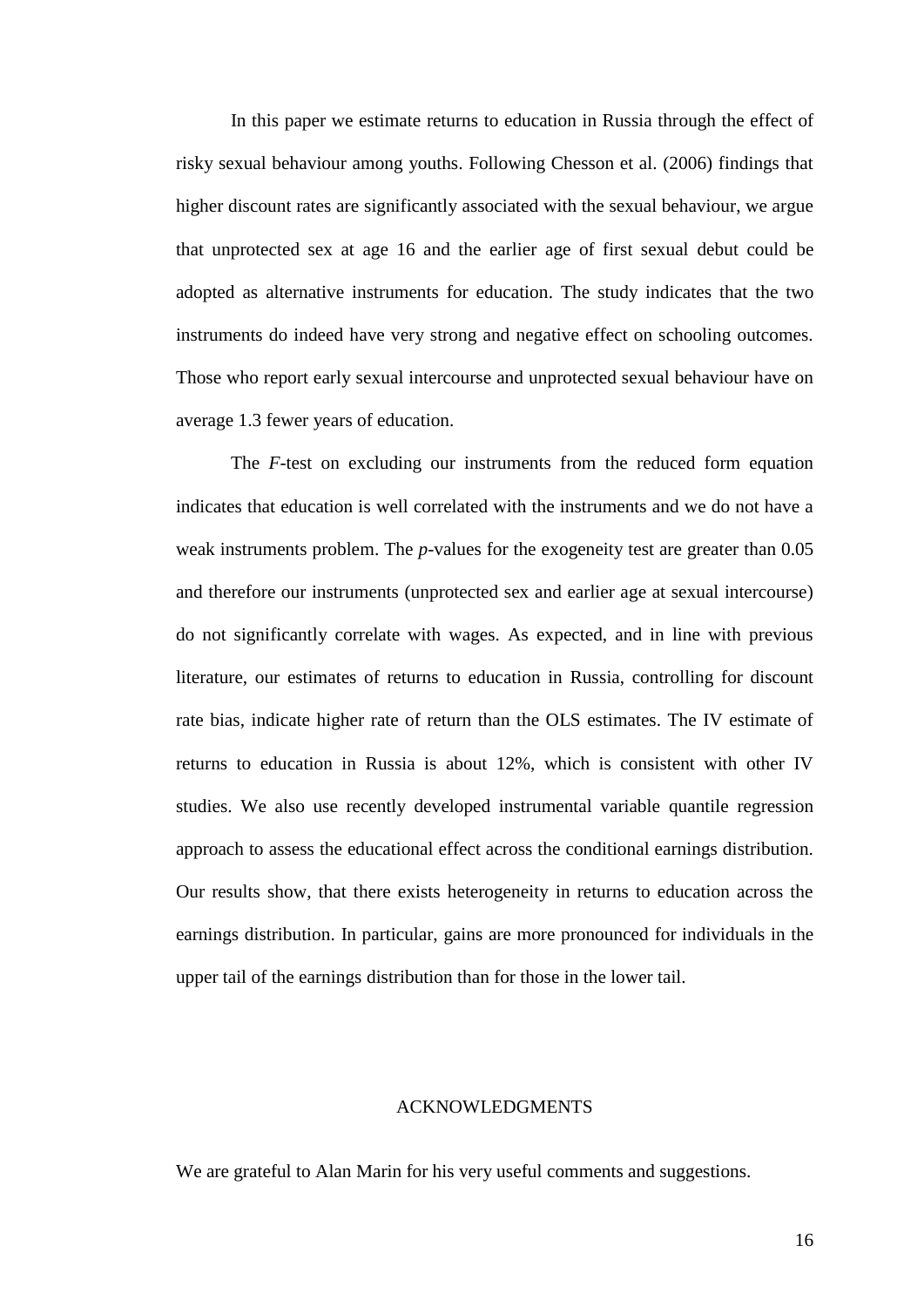#### **NOTES**

- 1. Several studies suggest a link between higher discount rates and risky health behaviours, such as smoking (Fuchs, 1982; Munasinghe and Sicherman, 2001; Viscusi and Hersch, 2001).
- 2. Hourly earnings are defined as reported monthly net earnings divided by 4.34 and then divided by reported weekly hours of work.
- 3. Potential experience is imputed as follows: age schooling 6.
- 4. Wage arrears or unprecedented delays in the payment of wages have become an endemic feature of the Russian labour market. There are several forms wage arrears can take in Russia: 1) not paid wages 2) delayed but paid in full wages, 3) paid in time but not in full or 4) paid in part and not in time wages.
- 5. Haley (1973) states that individual with the higher discount rate will stop specializing in the production of human capital sooner than the individual with lower discount rate.
- 6. Reimers et al. (2009) show that given the choice, people generally prefer to receive pleasant things, sooner rather than later.
- 7. For instance, whether earlier age at sexual intercourse among black youths is the result of persistent poverty and learned behaviour, as suggested by Geronimus and Korenman (1992), remains to be clarified. Perhaps, as Dash (1989) argued, the social context of young and poor blacks may determine age at sexual intercourse more than any other set of factors. However, Donenberg et al. (2003) conclude that parental behaviour and peer influence are the most important variables associated with adolescents' initial sexual activity.
- 8. To examine whether the instrument is sufficiently correlated with the amount of education, Bound et al. (1995) have proposed the researchers to report the partial- $R^2$  and the *F*-statistics of the identifying instruments in the first-stage estimation. As a rule of thumb, the F-statistic of a joint test whether all additional instruments are significant should be bigger than 10.
- 9. The null hypothesis of over-identifying restriction test is that all the including instrumental variables are jointly exogenous.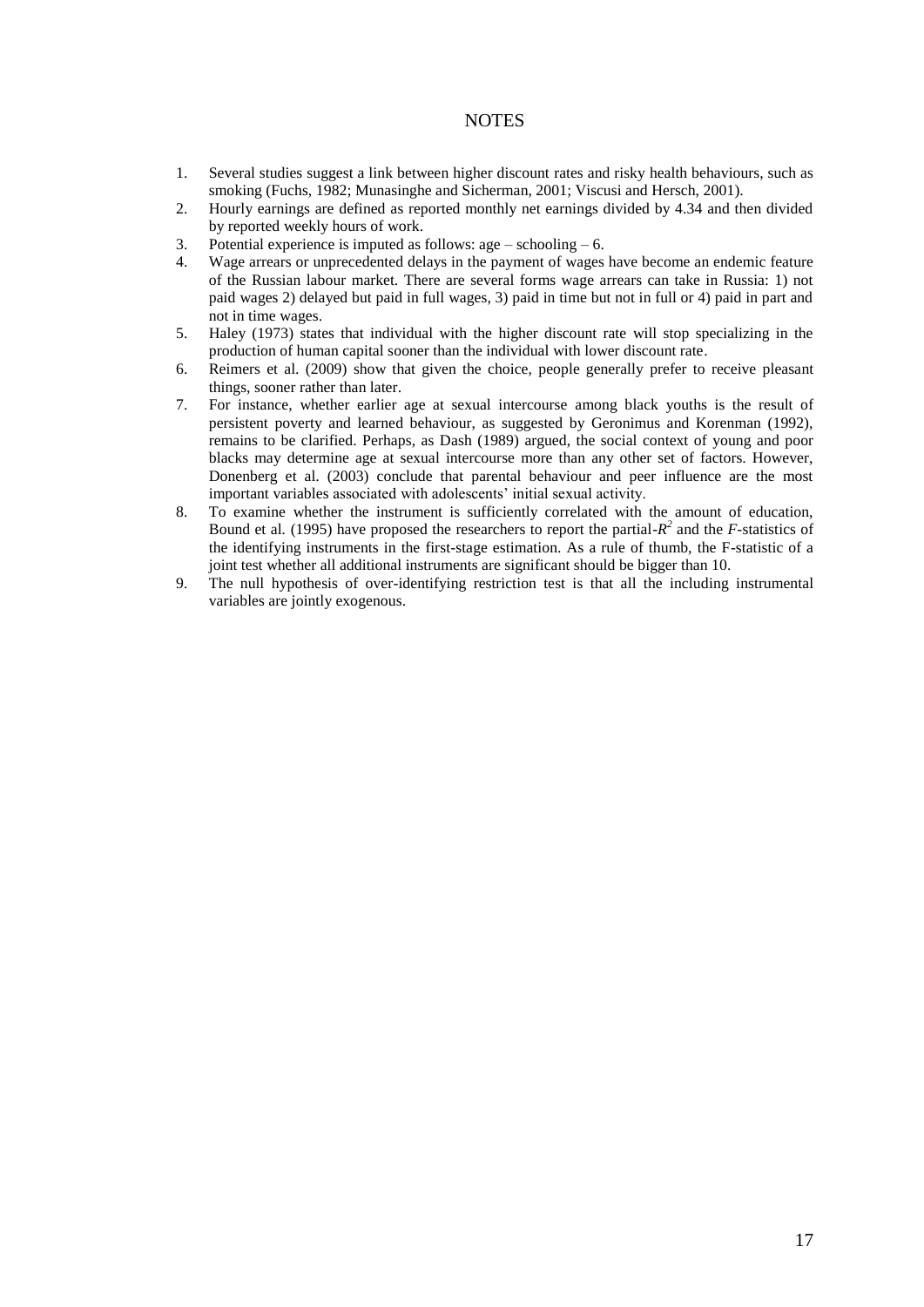#### REFERENCES

Abadie, Alberto, Angrist, Joshua, and Imbens, Guido, 2002. Instrumental variables estimates of the effect of subsidized training on the quantiles of trainee earnings. *Econometrica* 70(1): 91-117.

Angrist, Joshua, D., and Krueger, Alan, B. 1991. Does compulsory school attendance affects schooling and earnings? *The Quarterly Journal of Economics* 106(4): 979-1014.

Arai, Mahmood, and Kjellsstrom, Christian, 1999. Returns to human capital in Sweden. In *Returns to Human Capital in Europe-A Literature Review*, ed. Asplund, R. and Pereira, P. ETLA, Taloustieto Oy: 299-324.

Arcand, Jean-Louis, D'hombres, Béatrice, and Gyselinck, Paul, 2005. Instrument choice and the returns to education: New evidence from Vietnam*.* Working Paper N 200422, CERD*.*

Arias, Omar, Sosa-Escudero, Walter, and Hallock, Kevin F., 2001. Individual heterogeneity in the returns to schooling: Instrumental variables quantile regression using twins' data. *Empirical Economics* 26(1): 7-40.

Avdeev, Alexandre, Blum, Alain., and Troitskaya, Irina, 1995. The history of abortion statistics in Russia and the USSR from 1900 to 1991. *Population: An English Selection* 7: 39-66.

Banzragch, Otgontugs, 2010. Education and the labour market in Central Asia: The cases of Mongolia and Tajikistan. PhD Thesis, Columbia University, 3420851.

Baum, Christopher F, Schaffer, Mark E., and Stillman, Steven, 2003. Instrumental variables and GMM: Estimation and testing. *Stata Journal* 3: 1-31.

Becker, Gary S., 1975. Human capital: A theoretical and empirical analysis, with special reference to education. NBER Books. The University of Chicago Press.

Blum, R., Beuhring, T., Shew, M., Bearinger, L., Sieving, R., and Resnick, M., 2000. The effects of race/ethnicity, income, and family structure on adolescent risk behaviours. *American Journal of Public Health* 90(12): 1879-1884.

Breusch Trevor, Qian Hailong, Schmidt Peter, and Wyhowski Donald. 1999. Redundancy of moment conditions. *Journal of Econometrics* 91 (1): 89-111.

Bound, John, Jaeger, David, and Baker, Regina, 1995. Problems with instrumental variables estimation when the correlation between the instruments and the endogenous explanatory variable is weak. *Journal of the American Statistical Association* 90: 443-450.

Card, David, 1994. Earning, schooling and ability revisited. NBER Working Paper N 4832.

Card, David, 1999. The causal effect of education on earnings, In Handbook of Labor Economics, ed. Ashenfelter, O., and Card, D., 3b, North Holland, Amsterdam.

Cheidvasser, Sofia, and Benitez-Silva, Hugo, 2007. The educated Russian's curse: Returns to education in the Russian Federation during the 1990s. *Labour* 21(1): 1-41.

Chernozhukov, Victor, Hansen, Christian and Michael Jansson, 2008. Inference approaches for instrumental variable quantile regression. *Economics Letters* 95: 272-277

Chervyakov, Valeriy, and Kon, Igor, 2000. Sexual revolution in Russia and the tasks of sex education. In *AIDS in Europe: New challenges for the social sciences*, ed. Sandford Theo. London: Routledge, 119 –134.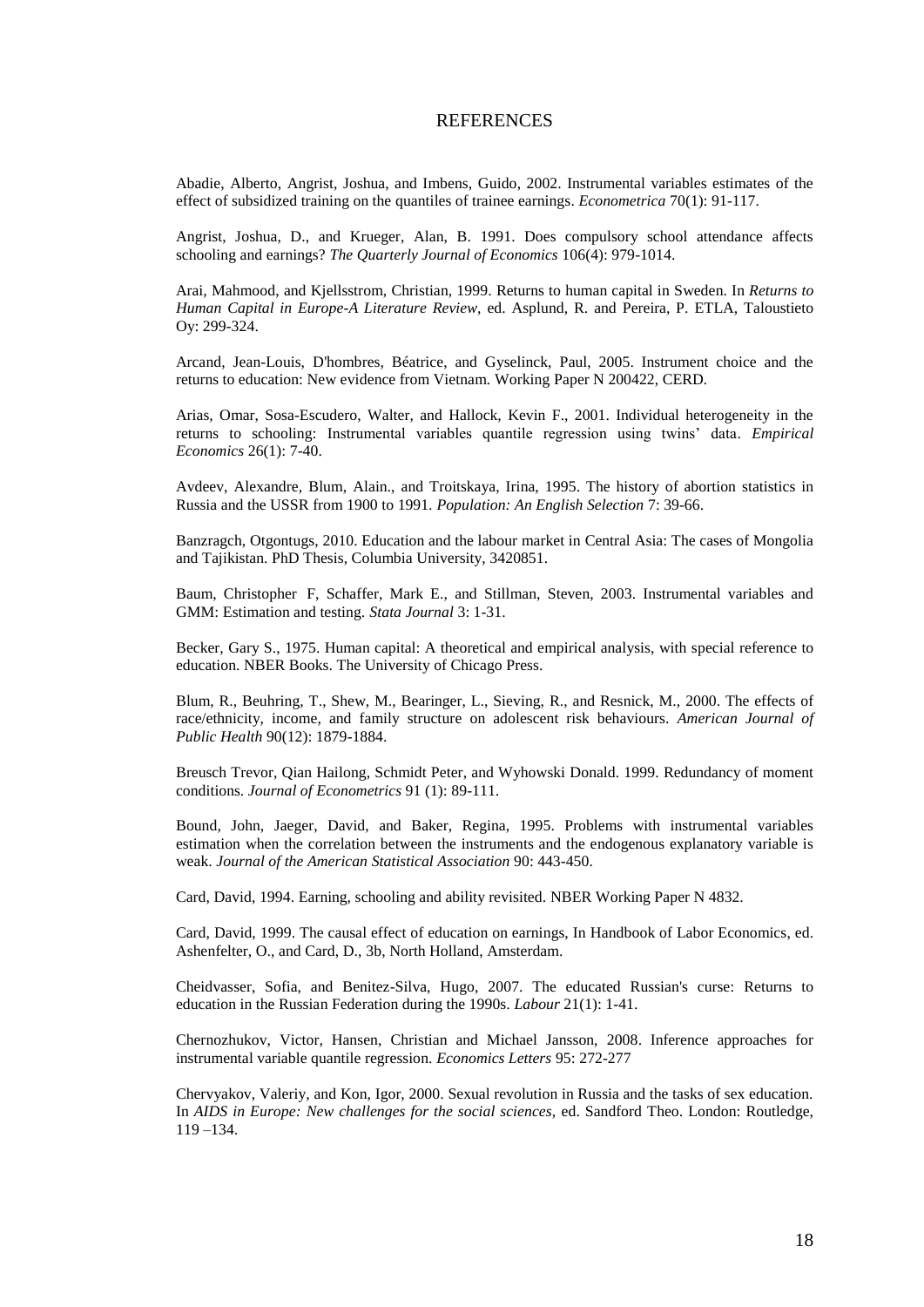[Chesson,](http://www.springerlink.com/content/?Author=Harrell+W.+Chesson) Harrell W[., Leichliter,](http://www.springerlink.com/content/?Author=Jami+S.+Leichliter) Jami S., [Zimet,](http://www.springerlink.com/content/?Author=Gregory+D.+Zimet) Gregory D., Rosenthal, [Susan L.,](http://www.springerlink.com/content/?Author=Susan+L.+Rosenthal) [Bernstein](http://www.springerlink.com/content/?Author=Susan+L.+Rosenthal) ,David I., and Fife, [Kenneth H. 2](http://www.springerlink.com/content/?Author=Kenneth+H.+Fife)006. Discount rates and risky sexual behaviours among teenagers and young adults. *Journal of Risk and Uncertainty* 32(3): 217-230.

Chevalier, Arnaud and Walker, I. 2001., Further results on the returns to education in the UK*.* In *Education and earnings in Europe: a cross country analysis of the returns to education*, ed. Harmon, Colm, Walker, Ian and Westergaard-Nielsen, Niels, E. Elgar Pub, Cheltenham, UK.

Connellan, J., Baron-Cohen, S., Wheelwright, S., Ba'tki, A., Ahluwalia, J., 2001. Sex differences in human neonatal social perception. *Infant Behaviour and Development* 23: 113-118.

Dash, Leon, 1989. When children want children. New York, NY: William Morrow and Co.

Dickson, Matt, 2009. The causal effect of education on wages revisited, IZA Working Paper N 4419.

Donenberg, G., Bryant, F., Emerson, E., Wilson, H., Pasch, K., 2003. Tracing the roots of early sexual debut among adolescents in psychiatric care. *Journal of American Academic Child Adolescent Psychiatry* 42: 594-608.

Evans, William, and Montgomery, Edward, 1994. Education and health: Where there's smoke there's an instrument. NBER Working Paper N 4949.

Fuchs, Victor, 1982. Time preference and health: An exploratory study. In Economic aspects of health, ed. Fuchs,Victor. University of Chicago Press.

Furstenberg, Frank F., Brooks-Gunn, J., and Morgan, Philip S., 1989. Adolescent mothers in later life. Cambridge University Press.

Geronimus, Arline T., and Korenman, Sanders, 1992. The socioeconomic consequences of teen childbearing reconsidered. *The Quarterly Journal of Economics* 107(4): 1187-1214.

Haley, William J., 1973. Human capital: The choice between investment and income. *The American Economic Review* 63(5): 929-944.

Hause, John C., 1972. Earnings profile: Ability and schooling. *Journal of Political Economy* 80: 108- 138.

Lang, Kevin, 1993. Ability bias, discount rate bias and the return to education. MPRA Working Paper N 24651.

Leigh, Andrew, and Ryan, Chris, 2008. Estimating returns to education using different natural experiment techniques. *Economics of Education Review* 27(2): 149-160.

Mincer, Jacob A., 1974. *Schooling, experience, and earnings*. Columbia University Press, New York.

Munasinghe, Lalith., and Sicherman, Nachum, 2001. Why do dancers smoke? Time preference, occupational choice, and wage growth. NBER Working Paper N 7542.

Ohannessian, Christine McCauley and Crockett, Lisa J., 1993. A longitudinal investigation of the relationship between educational investment and adolescent sexual activity. *Journal of Adolescent Research* 8(2): 167-182.

Parkes, A., Wight, D., Henderson, M., and West, P., 2010. Does early sexual debut reduce teenagers' participation in tertiary education? Evidence from the SHARE longitudinal study. *Journal of Adolescence* 33(5): 741-754.

Rector, Robert, and Johnson, Kirk, 2005. *Teenage sexual abstinence and academic achievement*. Washington, D.C. The Heritage Foundation.

Reimers, Stian, Elizabeth Maylor A., Stewart, Neil, and Chater, Nick, 2009. Associations between a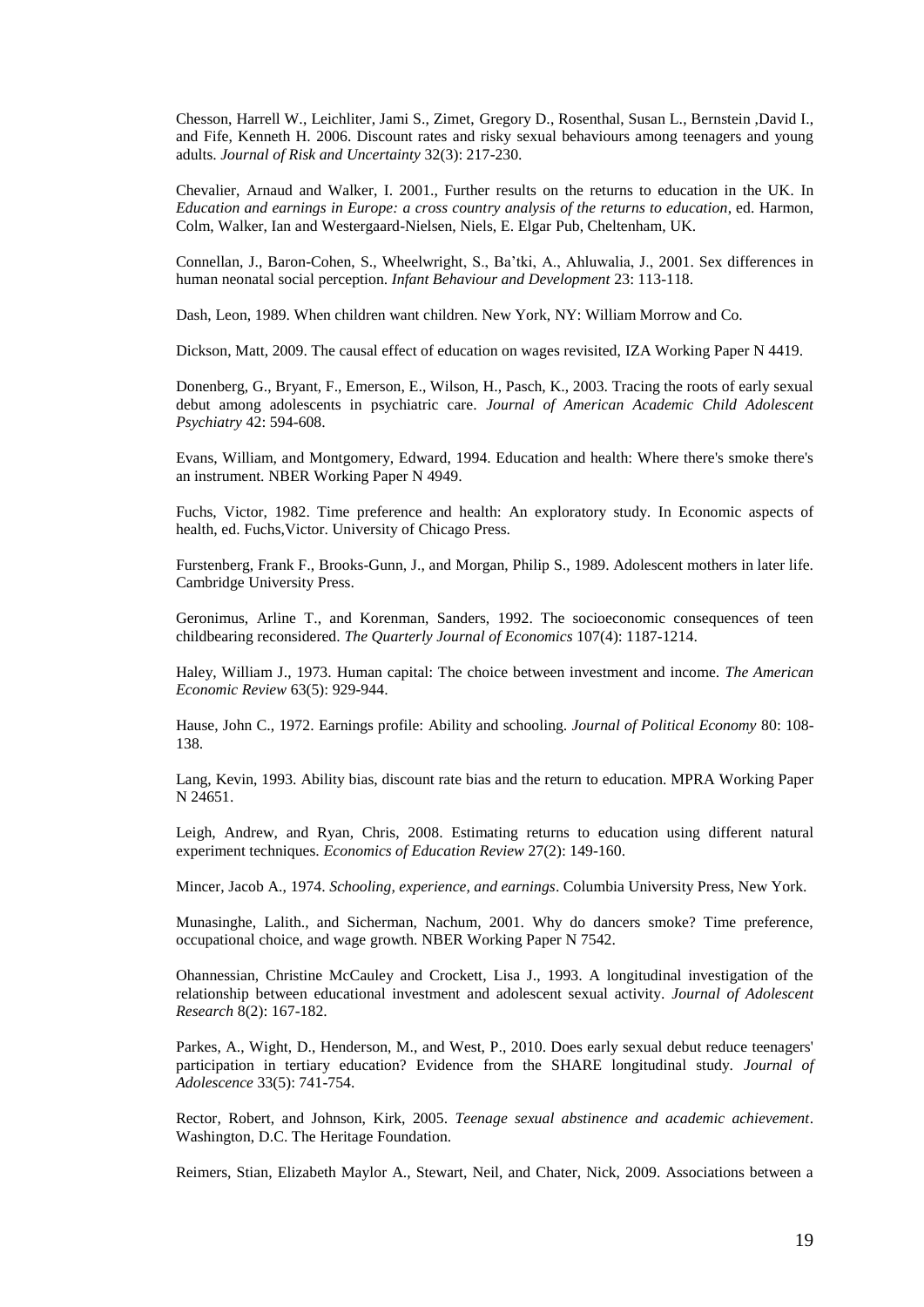one-shot delay discounting measure and age, income, education and real-world impulsive behaviour. *Personality and Individual Differences* 47(8): 973-978.

Safron, D.J, Schulenberg, J.E. and Bachman, J.G., 2001. Part-time work and hurried adolescence: The link among work intensity, social activities, health behaviours, and substance use. *Journal of Health and Social Behaviour* 42(4): 425-449.

Spagat, Michael, 2006. Human capital and the future of transition economies. *Journal of Comparative Economics* 34(1): 44-56.

Staiger, Douglas, and Stock, James, 1997. Instrumental variables regression with weak instruments. *Econometrica* 65(3): 557-586.

Stock, James H., Wright, Jonathan H. and Yogo, Motohiro, 2002. A survey of weak instruments, weak identification in GMM. *Journal of Business and Economic Statistics* 20: 518-529.

Stock, James H., and Yogo, Motohiro, 2005. Testing for weak instruments in linear IV regression. In *Identification and inference for econometric models: Essays in Honour of Thomas Rothenberg*, ed. Andrews D. and Stock J., Cambridge: Cambridge University Press: 80-108.

Viscusi Kip, W. and Hersch Joni, 2001. Cigarette smokers as job risk takers. *Review of Economics and Statistics* 83(2): 269-280.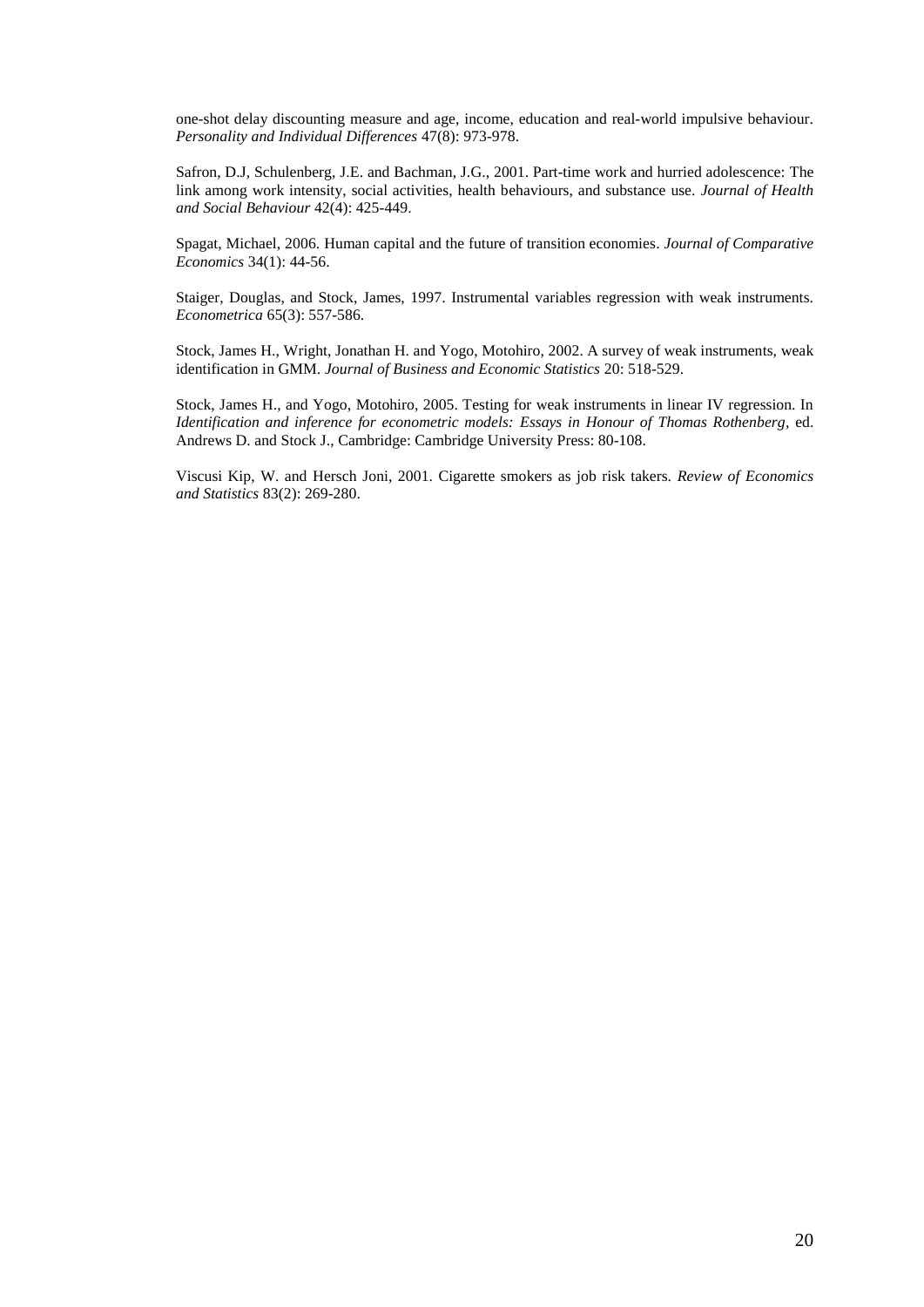|                  |                                           | ALL     |           | <b>MALES</b>             |                          | <b>FEMALES</b> |                          |
|------------------|-------------------------------------------|---------|-----------|--------------------------|--------------------------|----------------|--------------------------|
| Variable         | Description                               | Mean    | Std. Dev. | Mean                     | Std. Dev.                | Mean           | Std. Dev.                |
| <i>lhearning</i> | Log of hourly wage                        | 2.490   | 0.967     | 2.658                    | 0.999                    | 2.348          | 0.915                    |
| education        | Years in education                        | 12.606  | 2.799     | 12.338                   | 2.839                    | 12.833         | 2.744                    |
| exp              | Potential experience                      | 16.844  | 11.605    | 16.526                   | 11.943                   | 17.114         | 11.306                   |
| exp <sup>2</sup> | Potential experience squared              | 418.352 | 453.257   | 415.647                  | 480.867                  | 420.648        | 428.560                  |
| single           | $=1$ if single                            | 0.096   | 0.294     | 0.098                    | 0.297                    | 0.093          | 0.291                    |
| female           | $=1$ if female                            | 0.541   | 0.498     | $\overline{\phantom{a}}$ | $\overline{\phantom{a}}$ | -              | $\overline{\phantom{a}}$ |
| enterpren        | $=1$ if entrepreneurship                  | 0.020   | 0.141     | 0.030                    | 0.171                    | 0.012          | 0.110                    |
| govern           | $=1$ if in public sector                  | 0.709   | 0.454     | 0.663                    | 0.473                    | 0.748          | 0.435                    |
| foreign          | $=1$ if company is foreign owned          | 0.049   | 0.216     | 0.063                    | 0.243                    | 0.038          | 0.190                    |
| arrears          | $=1$ if wage arrears effect               | 0.175   | 0.380     | 0.188                    | 0.391                    | 0.163          | 0.370                    |
| moscow           | $=1$ if Moscow                            | 0.210   | 0.407     | 0.197                    | 0.398                    | 0.220          | 0.415                    |
| northern         | $=1$ if Northern region                   | 0.071   | 0.257     | 0.073                    | 0.260                    | 0.070          | 0.255                    |
| east             | $=1$ if East                              | 0.065   | 0.247     | 0.067                    | 0.250                    | 0.064          | 0.244                    |
| volga            | $=1$ if Volga                             | 0.100   | 0.301     | 0.103                    | 0.304                    | 0.098          | 0.298                    |
| agesex_16        | $=$ 1 if sexual intercourse before age 16 | 0.104   | 0.305     | 0.147                    | 0.354                    | 0.067          | 0.250                    |
| unpr_sex         | $=1$ if unprotected sex                   | 0.011   | 0.104     | 0.011                    | 0.106                    | 0.010          | 0.101                    |
| $\boldsymbol{N}$ |                                           | 3047    |           | 1399                     |                          | 1648           |                          |

TABLE 1 Descriptive statistics of variables used in the analysis

*Source:* RLMS Round 10, 2001, sexual history data.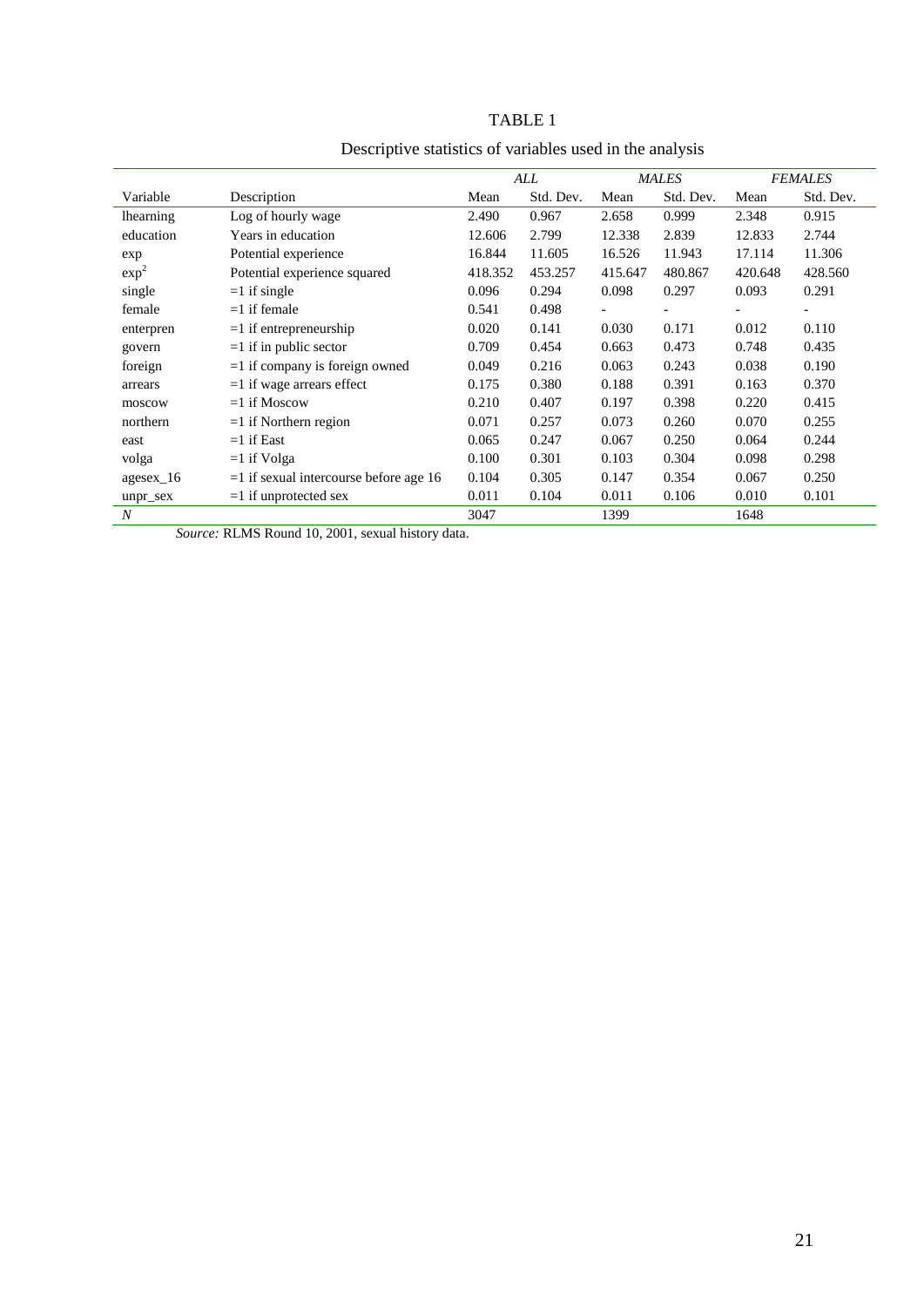| в<br>\DI. |  |
|-----------|--|
|-----------|--|

|                                        | <b>OLS</b>              | Overall sample<br>$IV_1$<br>First stage |                         | <b>Males</b><br>First stage<br>$IV_1$ |                   | Females                  |                        |
|----------------------------------------|-------------------------|-----------------------------------------|-------------------------|---------------------------------------|-------------------|--------------------------|------------------------|
|                                        |                         | Education                               |                         | Education                             |                   | First stage<br>Education | $IV_1$                 |
| Dependent                              | Earnings                | (2)                                     | Earnings                |                                       | Earnings          | (6)                      | Earnings               |
| Variable                               | (I)<br>$0.0562***$      |                                         | (3)<br>$0.1247***$      | (4)                                   | (5)<br>$0.1337**$ |                          | (7)<br>$0.1243**$      |
| education                              |                         |                                         |                         |                                       |                   |                          |                        |
|                                        | (0.0059)<br>$0.0141***$ |                                         | (0.0401)<br>$0.0154***$ |                                       | (0.0633)          |                          | (0.0514)<br>$0.0132**$ |
| exp                                    |                         | $-0.0426***$                            |                         | $-0.0453**$                           | $0.0174**$        | $-0.0394**$              |                        |
|                                        | (0.0043)                | (0.0141)                                | (0.0043)                | (0.0215)                              | (0.0068)          | (0.0187)                 | (0.0055)               |
| exp <sup>2</sup>                       | $-0.0004***$            | $-0.0005$                               | $-0.0004$ ***           | $-0.0003$                             | $-0.0004**$       | $-0.0008$                | $-0.0003**$            |
|                                        | (0.0001)                | (0.0004)                                | (0.0001)                | (0.0005)                              | (0.0002)          | (0.0005)                 | (0.0002)               |
| single                                 | $-0.1254**$             | $-0.2907*$                              | $-0.1126*$              | $-0.4754*$                            | $-0.2070**$       | $-0.1275$                | $-0.0323$              |
|                                        | (0.0550)                | (0.1757)                                | (0.0595)                | (0.2569)                              | (0.0968)          | (0.2413)                 | (0.0750)               |
| female                                 | $-0.3366$ ***           | $0.3750***$                             | $-0.3686***$            |                                       |                   | $\blacksquare$           |                        |
|                                        | (0.0324)                | (0.0986)                                | (0.0377)                |                                       |                   |                          |                        |
| enterpren                              | 0.1583                  | $0.7845**$                              | 0.1034                  | $0.9863**$                            | 0.2042            | 0.2789                   | $-0.0750$              |
|                                        | (0.1636)                | (0.3397)                                | (0.1210)                | (0.4410)                              | (0.1649)          | (0.4807)                 | (0.1917)               |
| govern                                 | $-0.1968***$            | 0.3333***                               | $-0.2203***$            | 0.1497                                | $-0.1237**$       | $0.5212***$              | $-0.3095***$           |
|                                        | (0.0361)                | (0.1047)                                | (0.0396)                | (0.1570)                              | (0.0572)          | (0.1382)                 | (0.0561)               |
| foreign                                | 0.3811***               | $-0.2180$                               | 0.3908***               | 0.0997                                | $0.3408***$       | $-0.6439**$              | 0.4523***              |
|                                        | (0.0754)                | (0.2249)                                | (0.0761)                | (0.3123)                              | (0.1067)          | (0.3101)                 | (0.1142)               |
| arrears                                | $-0.4045***$            | $-0.2726**$                             | $-0.3849***$            | $-0.3663*$                            | $-0.4920***$      | $-0.1714$                | $-0.2893***$           |
|                                        | (0.0474)                | (0.1257)                                | (0.0446)                | (0.1930)                              | (0.0702)          | (0.1644)                 | (0.0574)               |
| moscow                                 | $0.5453***$             | $0.6205***$                             | 0.4999***               | $0.8279***$                           | $0.3752***$       | $0.4632**$               | 0.5958***              |
|                                        | (0.0362)                | (0.1385)                                | (0.0494)                | (0.2049)                              | (0.0881)          | (0.1875)                 | (0.0577)               |
| northern                               | 0.5224 ***              | 0.0318                                  | $0.5222***$             | $-0.1609$                             | $0.5264***$       | 0.1725                   | 0.5294 ***             |
|                                        | (0.0706)                | (0.1792)                                | (0.0644)                | (0.2507)                              | (0.1011)          | (0.2540)                 | (0.0833)               |
| east                                   | 0.0481                  | $-0.4845**$                             | 0.0790                  | $-0.5720*$                            | $-0.0021$         | $-0.3879$                | $0.1604*$              |
|                                        | (0.0800)                | (0.1999)                                | (0.0694)                | (0.3028)                              | (0.1089)          | (0.2659)                 | (0.0890)               |
| volga                                  | $-0.0921*$              | 0.2483                                  | $-0.1065*$              | 0.0547                                | $-0.1047$         | 0.3709*                  | $-0.1124$              |
|                                        | (0.0549)                | (0.1637)                                | (0.0560)                | (0.2759)                              | (0.0862)          | (0.1908)                 | (0.0740)               |
| agesex_16                              |                         | $-1.2789***$                            |                         | $-1.0788***$                          |                   | $-1.5381***$             |                        |
|                                        |                         | (0.1460)                                |                         | (0.1970)                              |                   | (0.2180)                 |                        |
| unpr_sex                               |                         | $-1.3608***$                            |                         | $-1.4438**$                           |                   | $-1.3719***$             |                        |
|                                        |                         | (0.3810)                                |                         | (0.5792)                              |                   | (0.4921)                 |                        |
| constant                               | 1.9511***               | 13.1923***                              | 1.0805**                | 13.2507***                            | 0.9374            | 13.4892***               | 0.7609                 |
|                                        | (0.0915)                | (0.1656)                                | (0.5120)                | (0.2412)                              | (0.8141)          | (0.2001)                 | (0.6755)               |
| $\cal N$                               | 3047                    | 3047                                    | 3047                    | 1399                                  | 1399              | 1648                     | 1648                   |
| $\overline{F}$                         | 55.24                   | 18.69                                   | 48.94                   | 9.55                                  | 18.28             | 12.25                    | 26.33                  |
| Bound et al (1)                        |                         | 34.40***                                |                         | 15.03***                              |                   | 19.10***                 |                        |
| $p$ -value                             |                         | 0.0000                                  |                         | 0.0000                                |                   | 0.000                    |                        |
| Partial- $R^2$                         |                         | 0.0222                                  |                         | 0.0212                                |                   | 0.0228                   |                        |
| Kleibergen-Paap rk Wald stat           |                         | 97.40                                   |                         | 39.56                                 |                   | 39.845                   |                        |
| $p$ -value                             |                         | 0.0000                                  |                         | 0.000                                 |                   | 0.000                    |                        |
| IV redundancy test (agesex 16)         |                         | 72.112                                  |                         | 26.860                                |                   | 37.150                   |                        |
| $p$ -value                             |                         | 0.000                                   |                         | 0.000                                 |                   | 0.000                    |                        |
| IV redundancy test (unpr_sex)          |                         | 9.303                                   |                         | 4.529                                 |                   | 5.469                    |                        |
| $p$ -value                             |                         | 0.0023                                  |                         | 0.0333                                |                   | 0.0194                   |                        |
| Bound et al $(2)$ <i>p</i> -value      |                         | $-1.41$<br>0.158                        |                         | $-0.24$ $0.807$                       |                   | 0.45 0.655               |                        |
| Bound et al $(2)$ <i>p</i> -value      |                         | $-1.08$<br>0.282                        |                         | 0.20 0.841                            |                   | $-0.49$ 0.625            |                        |
| Sargan overidentifying test $(\chi^2)$ |                         | 0.2129                                  |                         | 0.081                                 |                   | 0.115                    |                        |
| $p$ -value                             |                         | 0.6445                                  |                         | 0.7763                                |                   | 0.7347                   |                        |

Estimated returns to education in Russia, OLS and IV estimates

*Notes:* Standard errors in parentheses; \*\*\*, \*\* and \* denote significance at the 1%, 5% and 10% level respectively.

Bound *et al* (1): F-test for the exclusion of the instruments in the first stage (education) equation. Bound *et al* (2): t-value and corresponding p-values associated with two instruments when earnings residuals from the IV estimation are regressed against the instrument.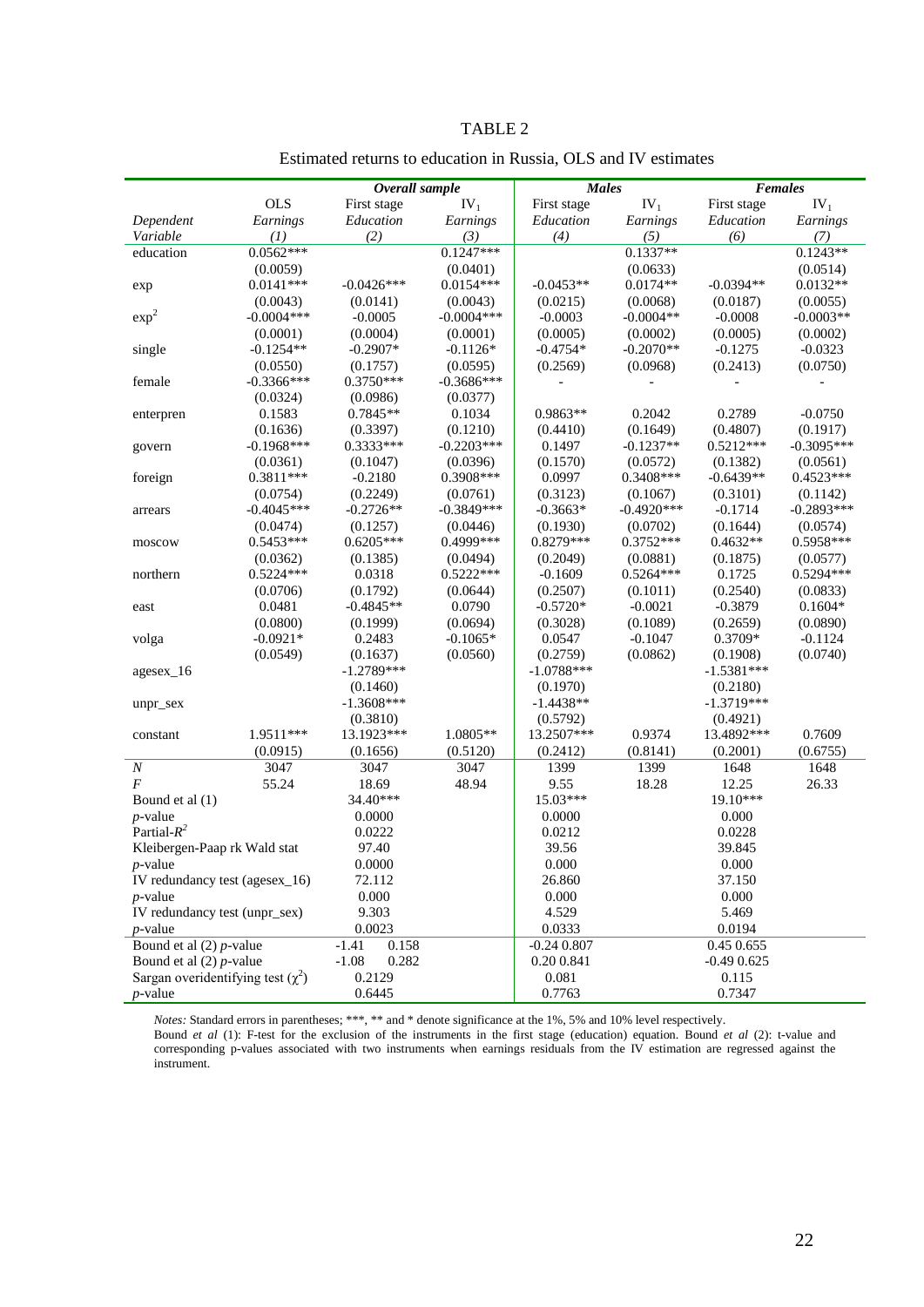| $50^{\text{th}}$<br>$50^{\text{th}}$<br>$10^{\text{th}}$<br>90 <sup>th</sup><br>$10^{\text{th}}$<br>90 <sup>th</sup><br>$0.1549***$<br>$0.1511**$<br>$0.0524***$<br>$0.0522***$<br>$0.0716***$<br>0.0495<br>education<br>(0.0514)<br>(0.0096)<br>(0.0065)<br>(0.0102)<br>(0.0690)<br>(0.0710)<br>$0.0110*$<br>$0.0194***$<br>0.0048<br>0.0097<br>$0.0258***$<br>$-0.0006$<br>exp<br>(0.0065)<br>(0.0046)<br>(0.0072)<br>(0.0074)<br>(0.0055)<br>(0.0076)<br>$-0.0006$ ***<br>$-0.0005***$<br>$-0.0003$<br>$-0.0002$<br>$-0.0002$<br>$-0.0000$<br>expsq<br>(0.0002)<br>(0.0002)<br>(0.0002)<br>(0.0002)<br>(0.0001)<br>(0.0001)<br>$-0.2330**$<br>$-0.0644$<br>$-0.0491$<br>$-0.1745*$<br>$-0.0826$<br>$-0.0150$<br>single<br>(0.0888)<br>(0.0642)<br>(0.0988)<br>(0.1025)<br>(0.0764)<br>(0.1055)<br>$-0.2199***$<br>$-0.3587***$<br>$-0.3676***$<br>$-0.1977***$<br>$-0.3908$ ***<br>$-0.4681***$<br>female<br>(0.0484)<br>(0.0493)<br>(0.0356)<br>(0.0560)<br>(0.0649)<br>(0.0668)<br>0.0918<br>$0.7237***$<br>$0.8224***$<br>$-0.2182$<br>$-0.2317$<br>0.0194<br>enterpren<br>(0.1743)<br>(0.1261)<br>(0.2084)<br>(0.1554)<br>(0.1991)<br>(0.2147)<br>$-0.1155**$<br>$-0.2049***$<br>$-0.2256***$<br>$-0.2745***$<br>$-0.1943***$<br>$-0.1292*$<br>govern<br>(0.0403)<br>(0.0682)<br>(0.0508)<br>(0.0551)<br>(0.0618)<br>(0.0702)<br>$0.4983***$<br>$0.3767***$<br>$0.2511**$<br>$0.4758***$<br>$0.3012**$<br>$0.4908***$<br>foreign<br>(0.0820)<br>(0.1277)<br>(0.1310)<br>(0.0977)<br>(0.1349)<br>(0.1138)<br>$-0.6549***$<br>$-0.3795***$<br>$-0.2818***$<br>$-0.2171***$<br>$-0.6620***$<br>$-0.3323***$<br>arrears<br>(0.0732)<br>(0.0573)<br>(0.0791)<br>(0.0640)<br>(0.0469)<br>(0.0768)<br>$0.6196***$<br>$0.5698***$<br>$0.4359***$<br>$0.6234***$<br>$0.4760***$<br>$0.4781***$<br>moscow<br>(0.0627)<br>(0.0455)<br>(0.0699)<br>(0.0851)<br>(0.0635)<br>(0.0877)<br>$0.3286***$<br>$0.4614***$<br>0.8199***<br>$0.3385***$<br>$0.5247***$<br>$0.7237***$<br>northern<br>(0.0699)<br>(0.0827)<br>(0.1142)<br>(0.0968)<br>(0.1084)<br>(0.1109)<br>$-0.6000$ ***<br>$0.1671**$<br>$0.2352**$<br>$-0.4505***$<br>$0.2788**$<br>0.1358<br>east<br>(0.0891)<br>(0.0725)<br>(0.1122)<br>(0.1195)<br>(0.1231)<br>(0.0993)<br>$-0.2427***$<br>$-0.0402$<br>0.0063<br>$-0.2581***$<br>$-0.0856$<br>$-0.0750$<br>volga<br>(0.0926)<br>(0.0964)<br>(0.0719)<br>(0.0993)<br>(0.0834)<br>(0.0600)<br>1.9283**<br>$0.8805***$<br>1.9738***<br>2.8342***<br>0.9209<br>0.6296<br>constant<br>(0.6576)<br>(0.0995)<br>(0.8817)<br>(0.9081)<br>(0.1438)<br>(0.1524) |                  |      |      |      |      |             |      |
|----------------------------------------------------------------------------------------------------------------------------------------------------------------------------------------------------------------------------------------------------------------------------------------------------------------------------------------------------------------------------------------------------------------------------------------------------------------------------------------------------------------------------------------------------------------------------------------------------------------------------------------------------------------------------------------------------------------------------------------------------------------------------------------------------------------------------------------------------------------------------------------------------------------------------------------------------------------------------------------------------------------------------------------------------------------------------------------------------------------------------------------------------------------------------------------------------------------------------------------------------------------------------------------------------------------------------------------------------------------------------------------------------------------------------------------------------------------------------------------------------------------------------------------------------------------------------------------------------------------------------------------------------------------------------------------------------------------------------------------------------------------------------------------------------------------------------------------------------------------------------------------------------------------------------------------------------------------------------------------------------------------------------------------------------------------------------------------------------------------------------------------------------------------------------------------------------------------------------------------------------------------------------------------------------------------------------------------------------------------------------------------------------------------------------------------------------------------------------------------------------------------------------------------------------------------|------------------|------|------|------|------|-------------|------|
|                                                                                                                                                                                                                                                                                                                                                                                                                                                                                                                                                                                                                                                                                                                                                                                                                                                                                                                                                                                                                                                                                                                                                                                                                                                                                                                                                                                                                                                                                                                                                                                                                                                                                                                                                                                                                                                                                                                                                                                                                                                                                                                                                                                                                                                                                                                                                                                                                                                                                                                                                                |                  |      | QR   |      |      | <b>IVQR</b> |      |
|                                                                                                                                                                                                                                                                                                                                                                                                                                                                                                                                                                                                                                                                                                                                                                                                                                                                                                                                                                                                                                                                                                                                                                                                                                                                                                                                                                                                                                                                                                                                                                                                                                                                                                                                                                                                                                                                                                                                                                                                                                                                                                                                                                                                                                                                                                                                                                                                                                                                                                                                                                |                  |      |      |      |      |             |      |
|                                                                                                                                                                                                                                                                                                                                                                                                                                                                                                                                                                                                                                                                                                                                                                                                                                                                                                                                                                                                                                                                                                                                                                                                                                                                                                                                                                                                                                                                                                                                                                                                                                                                                                                                                                                                                                                                                                                                                                                                                                                                                                                                                                                                                                                                                                                                                                                                                                                                                                                                                                |                  |      |      |      |      |             |      |
|                                                                                                                                                                                                                                                                                                                                                                                                                                                                                                                                                                                                                                                                                                                                                                                                                                                                                                                                                                                                                                                                                                                                                                                                                                                                                                                                                                                                                                                                                                                                                                                                                                                                                                                                                                                                                                                                                                                                                                                                                                                                                                                                                                                                                                                                                                                                                                                                                                                                                                                                                                |                  |      |      |      |      |             |      |
|                                                                                                                                                                                                                                                                                                                                                                                                                                                                                                                                                                                                                                                                                                                                                                                                                                                                                                                                                                                                                                                                                                                                                                                                                                                                                                                                                                                                                                                                                                                                                                                                                                                                                                                                                                                                                                                                                                                                                                                                                                                                                                                                                                                                                                                                                                                                                                                                                                                                                                                                                                |                  |      |      |      |      |             |      |
|                                                                                                                                                                                                                                                                                                                                                                                                                                                                                                                                                                                                                                                                                                                                                                                                                                                                                                                                                                                                                                                                                                                                                                                                                                                                                                                                                                                                                                                                                                                                                                                                                                                                                                                                                                                                                                                                                                                                                                                                                                                                                                                                                                                                                                                                                                                                                                                                                                                                                                                                                                |                  |      |      |      |      |             |      |
|                                                                                                                                                                                                                                                                                                                                                                                                                                                                                                                                                                                                                                                                                                                                                                                                                                                                                                                                                                                                                                                                                                                                                                                                                                                                                                                                                                                                                                                                                                                                                                                                                                                                                                                                                                                                                                                                                                                                                                                                                                                                                                                                                                                                                                                                                                                                                                                                                                                                                                                                                                |                  |      |      |      |      |             |      |
|                                                                                                                                                                                                                                                                                                                                                                                                                                                                                                                                                                                                                                                                                                                                                                                                                                                                                                                                                                                                                                                                                                                                                                                                                                                                                                                                                                                                                                                                                                                                                                                                                                                                                                                                                                                                                                                                                                                                                                                                                                                                                                                                                                                                                                                                                                                                                                                                                                                                                                                                                                |                  |      |      |      |      |             |      |
|                                                                                                                                                                                                                                                                                                                                                                                                                                                                                                                                                                                                                                                                                                                                                                                                                                                                                                                                                                                                                                                                                                                                                                                                                                                                                                                                                                                                                                                                                                                                                                                                                                                                                                                                                                                                                                                                                                                                                                                                                                                                                                                                                                                                                                                                                                                                                                                                                                                                                                                                                                |                  |      |      |      |      |             |      |
|                                                                                                                                                                                                                                                                                                                                                                                                                                                                                                                                                                                                                                                                                                                                                                                                                                                                                                                                                                                                                                                                                                                                                                                                                                                                                                                                                                                                                                                                                                                                                                                                                                                                                                                                                                                                                                                                                                                                                                                                                                                                                                                                                                                                                                                                                                                                                                                                                                                                                                                                                                |                  |      |      |      |      |             |      |
|                                                                                                                                                                                                                                                                                                                                                                                                                                                                                                                                                                                                                                                                                                                                                                                                                                                                                                                                                                                                                                                                                                                                                                                                                                                                                                                                                                                                                                                                                                                                                                                                                                                                                                                                                                                                                                                                                                                                                                                                                                                                                                                                                                                                                                                                                                                                                                                                                                                                                                                                                                |                  |      |      |      |      |             |      |
|                                                                                                                                                                                                                                                                                                                                                                                                                                                                                                                                                                                                                                                                                                                                                                                                                                                                                                                                                                                                                                                                                                                                                                                                                                                                                                                                                                                                                                                                                                                                                                                                                                                                                                                                                                                                                                                                                                                                                                                                                                                                                                                                                                                                                                                                                                                                                                                                                                                                                                                                                                |                  |      |      |      |      |             |      |
|                                                                                                                                                                                                                                                                                                                                                                                                                                                                                                                                                                                                                                                                                                                                                                                                                                                                                                                                                                                                                                                                                                                                                                                                                                                                                                                                                                                                                                                                                                                                                                                                                                                                                                                                                                                                                                                                                                                                                                                                                                                                                                                                                                                                                                                                                                                                                                                                                                                                                                                                                                |                  |      |      |      |      |             |      |
|                                                                                                                                                                                                                                                                                                                                                                                                                                                                                                                                                                                                                                                                                                                                                                                                                                                                                                                                                                                                                                                                                                                                                                                                                                                                                                                                                                                                                                                                                                                                                                                                                                                                                                                                                                                                                                                                                                                                                                                                                                                                                                                                                                                                                                                                                                                                                                                                                                                                                                                                                                |                  |      |      |      |      |             |      |
|                                                                                                                                                                                                                                                                                                                                                                                                                                                                                                                                                                                                                                                                                                                                                                                                                                                                                                                                                                                                                                                                                                                                                                                                                                                                                                                                                                                                                                                                                                                                                                                                                                                                                                                                                                                                                                                                                                                                                                                                                                                                                                                                                                                                                                                                                                                                                                                                                                                                                                                                                                |                  |      |      |      |      |             |      |
|                                                                                                                                                                                                                                                                                                                                                                                                                                                                                                                                                                                                                                                                                                                                                                                                                                                                                                                                                                                                                                                                                                                                                                                                                                                                                                                                                                                                                                                                                                                                                                                                                                                                                                                                                                                                                                                                                                                                                                                                                                                                                                                                                                                                                                                                                                                                                                                                                                                                                                                                                                |                  |      |      |      |      |             |      |
|                                                                                                                                                                                                                                                                                                                                                                                                                                                                                                                                                                                                                                                                                                                                                                                                                                                                                                                                                                                                                                                                                                                                                                                                                                                                                                                                                                                                                                                                                                                                                                                                                                                                                                                                                                                                                                                                                                                                                                                                                                                                                                                                                                                                                                                                                                                                                                                                                                                                                                                                                                |                  |      |      |      |      |             |      |
|                                                                                                                                                                                                                                                                                                                                                                                                                                                                                                                                                                                                                                                                                                                                                                                                                                                                                                                                                                                                                                                                                                                                                                                                                                                                                                                                                                                                                                                                                                                                                                                                                                                                                                                                                                                                                                                                                                                                                                                                                                                                                                                                                                                                                                                                                                                                                                                                                                                                                                                                                                |                  |      |      |      |      |             |      |
|                                                                                                                                                                                                                                                                                                                                                                                                                                                                                                                                                                                                                                                                                                                                                                                                                                                                                                                                                                                                                                                                                                                                                                                                                                                                                                                                                                                                                                                                                                                                                                                                                                                                                                                                                                                                                                                                                                                                                                                                                                                                                                                                                                                                                                                                                                                                                                                                                                                                                                                                                                |                  |      |      |      |      |             |      |
|                                                                                                                                                                                                                                                                                                                                                                                                                                                                                                                                                                                                                                                                                                                                                                                                                                                                                                                                                                                                                                                                                                                                                                                                                                                                                                                                                                                                                                                                                                                                                                                                                                                                                                                                                                                                                                                                                                                                                                                                                                                                                                                                                                                                                                                                                                                                                                                                                                                                                                                                                                |                  |      |      |      |      |             |      |
|                                                                                                                                                                                                                                                                                                                                                                                                                                                                                                                                                                                                                                                                                                                                                                                                                                                                                                                                                                                                                                                                                                                                                                                                                                                                                                                                                                                                                                                                                                                                                                                                                                                                                                                                                                                                                                                                                                                                                                                                                                                                                                                                                                                                                                                                                                                                                                                                                                                                                                                                                                |                  |      |      |      |      |             |      |
|                                                                                                                                                                                                                                                                                                                                                                                                                                                                                                                                                                                                                                                                                                                                                                                                                                                                                                                                                                                                                                                                                                                                                                                                                                                                                                                                                                                                                                                                                                                                                                                                                                                                                                                                                                                                                                                                                                                                                                                                                                                                                                                                                                                                                                                                                                                                                                                                                                                                                                                                                                |                  |      |      |      |      |             |      |
|                                                                                                                                                                                                                                                                                                                                                                                                                                                                                                                                                                                                                                                                                                                                                                                                                                                                                                                                                                                                                                                                                                                                                                                                                                                                                                                                                                                                                                                                                                                                                                                                                                                                                                                                                                                                                                                                                                                                                                                                                                                                                                                                                                                                                                                                                                                                                                                                                                                                                                                                                                |                  |      |      |      |      |             |      |
|                                                                                                                                                                                                                                                                                                                                                                                                                                                                                                                                                                                                                                                                                                                                                                                                                                                                                                                                                                                                                                                                                                                                                                                                                                                                                                                                                                                                                                                                                                                                                                                                                                                                                                                                                                                                                                                                                                                                                                                                                                                                                                                                                                                                                                                                                                                                                                                                                                                                                                                                                                |                  |      |      |      |      |             |      |
|                                                                                                                                                                                                                                                                                                                                                                                                                                                                                                                                                                                                                                                                                                                                                                                                                                                                                                                                                                                                                                                                                                                                                                                                                                                                                                                                                                                                                                                                                                                                                                                                                                                                                                                                                                                                                                                                                                                                                                                                                                                                                                                                                                                                                                                                                                                                                                                                                                                                                                                                                                |                  |      |      |      |      |             |      |
|                                                                                                                                                                                                                                                                                                                                                                                                                                                                                                                                                                                                                                                                                                                                                                                                                                                                                                                                                                                                                                                                                                                                                                                                                                                                                                                                                                                                                                                                                                                                                                                                                                                                                                                                                                                                                                                                                                                                                                                                                                                                                                                                                                                                                                                                                                                                                                                                                                                                                                                                                                |                  |      |      |      |      |             |      |
|                                                                                                                                                                                                                                                                                                                                                                                                                                                                                                                                                                                                                                                                                                                                                                                                                                                                                                                                                                                                                                                                                                                                                                                                                                                                                                                                                                                                                                                                                                                                                                                                                                                                                                                                                                                                                                                                                                                                                                                                                                                                                                                                                                                                                                                                                                                                                                                                                                                                                                                                                                |                  |      |      |      |      |             |      |
|                                                                                                                                                                                                                                                                                                                                                                                                                                                                                                                                                                                                                                                                                                                                                                                                                                                                                                                                                                                                                                                                                                                                                                                                                                                                                                                                                                                                                                                                                                                                                                                                                                                                                                                                                                                                                                                                                                                                                                                                                                                                                                                                                                                                                                                                                                                                                                                                                                                                                                                                                                |                  |      |      |      |      |             |      |
|                                                                                                                                                                                                                                                                                                                                                                                                                                                                                                                                                                                                                                                                                                                                                                                                                                                                                                                                                                                                                                                                                                                                                                                                                                                                                                                                                                                                                                                                                                                                                                                                                                                                                                                                                                                                                                                                                                                                                                                                                                                                                                                                                                                                                                                                                                                                                                                                                                                                                                                                                                |                  |      |      |      |      |             |      |
|                                                                                                                                                                                                                                                                                                                                                                                                                                                                                                                                                                                                                                                                                                                                                                                                                                                                                                                                                                                                                                                                                                                                                                                                                                                                                                                                                                                                                                                                                                                                                                                                                                                                                                                                                                                                                                                                                                                                                                                                                                                                                                                                                                                                                                                                                                                                                                                                                                                                                                                                                                |                  |      |      |      |      |             |      |
|                                                                                                                                                                                                                                                                                                                                                                                                                                                                                                                                                                                                                                                                                                                                                                                                                                                                                                                                                                                                                                                                                                                                                                                                                                                                                                                                                                                                                                                                                                                                                                                                                                                                                                                                                                                                                                                                                                                                                                                                                                                                                                                                                                                                                                                                                                                                                                                                                                                                                                                                                                | $\boldsymbol{N}$ | 3047 | 3047 | 3047 | 3047 | 3047        | 3047 |

TABLE 3 Estimated returns to education in Russia, QR and IVQR estimates

*Notes:* Standard errors in parentheses; \*\*\*, \*\* and \* denote significance at the 1%, 5% and 10% level respectively.